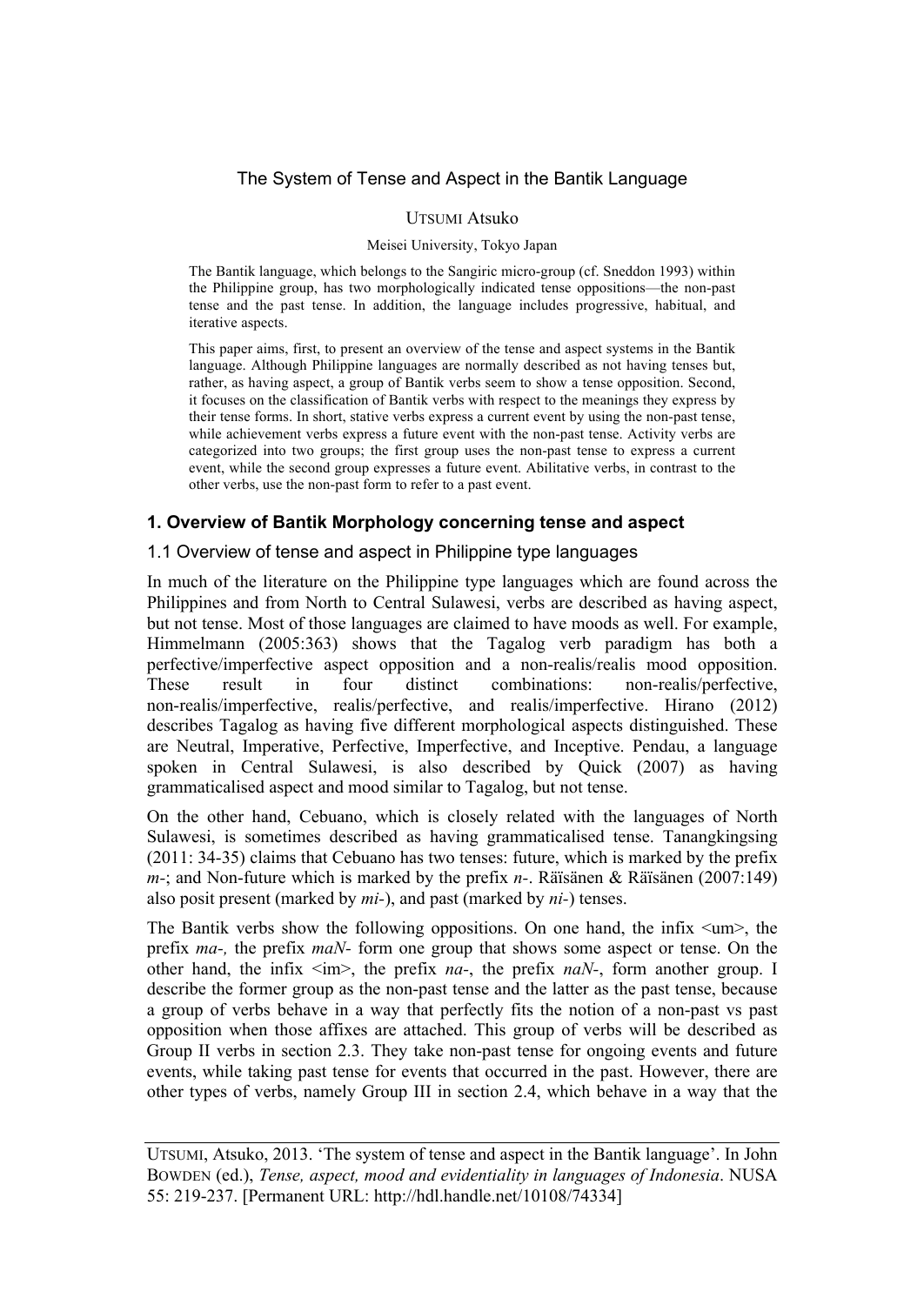notion of imperfective/perfective aspect opposition pleasantly fits. Group I verbs exhibit more or less a non-future/ future opposition.

Preceding literature on Bantik such as Bawole (1993) and Danie et al (1991/1992) have not discussed the tense and aspect system in Bantik clearly. Bantik verbs in the non-past tense are translated into Indonesian as '*akan* + verb', and those in the past tense are translated as '*sudah* + verb'. Although the Indonesian translations suggest that they regard the former as future tense and the latter as perfective aspect, I will label this morphological opposition of verbs a non-past/past tense opposition, since it seems to be the easiest label to use for understanding their actual usage.

## 1.2. Non-past and past tense forms

Bantik verbs have either non-past or past tense forms that are expressed by voice-indicating affixes.<sup>1</sup> Table 1 shows the paradigm of Bantik verbs. They are morphologically categorized into three groups according to the affix attached to their Actor Voice form. The first group of verbs takes the infix *<um>/<im>*, the second group uses the prefix *ma-/na-*, and the third group takes *maN-/naN-*2 . The first and second affixes of each pair indicate non-past and past tenses, respectively. As for the two Undergoer Voice forms in Bantik, all the verbs behave similarly; no specific affixes are used for the non-past tense, but for the past tense, the prefix *ni-*, or its free variation form, the infix *-in-*, should be attached.

|                                | <b>Base</b> | <b>Actor Voice</b>                          | <b>Goal Voice</b>                             | Conveyance<br>Voice                         | Meaning  |
|--------------------------------|-------------|---------------------------------------------|-----------------------------------------------|---------------------------------------------|----------|
| Non-past <i>tonton</i><br>Past |             | t <b><um></um></b> onton<br>$t$ sim > onton | tonton-an<br>$ni$ -tonton-an<br>t-in-onton-an | *<br>*                                      | to watch |
| <b>Non-past</b> kiso<br>Past   |             | $ma$ -kiso<br><b>na-</b> kiso               | kiso-n<br>*                                   | $\ast$<br>$ni$ -kiso/k-in-iso               | to rub   |
| Non-past bihei<br>Past         |             | <b>ma-</b> mihei<br><b>na-</b> mihei        | bih-an<br>$ni$ -bih-an/<br>$b$ -in-ih-an      | hihei<br>$ni$ -bihei/<br>b- <b>in</b> -ihei | to give  |

#### **Table 1. Paradigm of Bantik verbs**

l

In Bantik, the non-past tense is considered to be a more unmarked tense for the following reasons. First, generic sentences are expressed in the non-past tense. Second, verbs in the habitual aspect are always in the non-past tense. Third, verbs in the iterative aspect and abilitative verbs are overwhelmingly in the non-past tense. Nevertheless, some cases require the past tense for iterative aspect and abilitative verbs. These cases will be investigated in comparison with their non-past tense counterparts later in this paper.

The reference point for tense selection is, in principle, the point of utterance. In complex sentences, the time of the main clause is usually the reference point of subordinate clauses. This will be discussed in section 4. Negative sentences can be in both non-past and past tenses.

 $1$  The Bantik verbs, by definition, show a tense opposition, whereas adjectives do not.

<sup>2</sup> /*N*/ in *maN*-/*naN*- (and *kapaN*-, which appear in section 1.2 stands for nasalization or insertion of a homorganic nasal, which is widely observed in other western Malayo-Polynesian languages.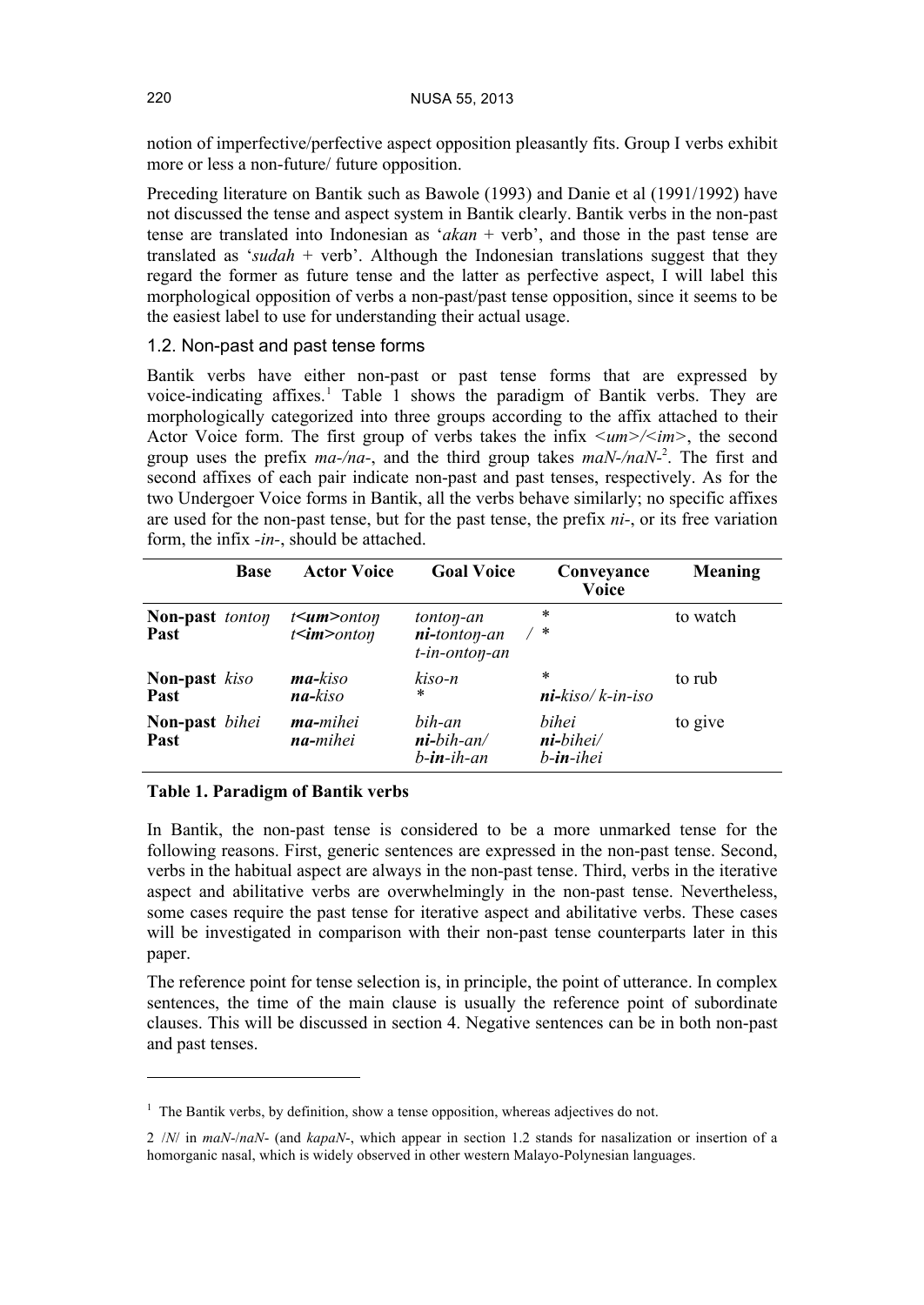## 1.3. Progressive forms

The progressive aspect can be expressed in three different ways in Bantik. One progressive aspect marker is used for every verb: basic<sup>3</sup> or derivational, Actor Voice or Undergoer Voice. This aspect is formed by using *kahagasa*, which means 'now' if used alone, plus the linker *nu* and in the non-past tense (NOT a base). *Kahagasa nu ma-neno* is the progressive form of *ma-neno* ('to bathe', Actor Voice, basic verb), and *kahagasa nu paki-ɾampaŋ* is the progressive form of *paki-rampaŋ* ('to be made to walk', Conveyance Voice, derivational verb). Other examples are shown in (1) and (2).

- (1) *toumata kahagasa nu ma-ŋaɾimuʔ baɾei* people now LK AV.NPST-make house 'People are/were building a house'
- (2) *salana kahagasa nu paki-pedekeʔ ni-linda si-hili* trousers now LK CAUS-short GEN-Linda OBJ-Hilly 'The trousers are being shortened by Hilly who follows Linda's order'

The second form requires one of the following prefixes *ka*-, *kapa*-, or *kapaN*-, as well as the suffix -*ne* attached to the base. This form expresses the basic verb meaning, and is considered to be in Actor Voice. *Kapa-neno-ne* is the progressive form of *ma-neno* (Actor Voice, basic verb), and *ka-ɾampaŋ*-ne is that of *ɾ<um>ampaŋ*. Examples (3) and (4) demonstrate this form.

(3) *kapaɾa ka-tagoŋ=ne* boat PROG-sink=NE 'The boat is/was sinking'

l

(4) *i-terok kapa-suba=ne su gaheda* NOM-Terok PROG-pray=NE LOC church 'Terok is/was praying in the church''

The last form employs reduplication of the first consonant and the onset and nucleus of the second syllable, as shown in the following example.

| $(5)$ tipasa?                              | tudo-tudo | -SU | $timbonan = ne$ |
|--------------------------------------------|-----------|-----|-----------------|
| sago.palm.juice PROG~drop LOC head=GEN.3sg |           |     |                 |
| 'Sago palm juice is dropping on his head'  |           |     |                 |

The difference in meaning and usage among the above three forms has not been studied so far. The first one can be used with any verb in any voice, but the second and third forms can only be used for basic verbs in Actor Voice.

## 1.4. Habitual and iterative: forms with partial reduplication

Two forms of partial reduplication are found in the Bantik morphology. In one form, the first consonant of the base is reduplicated followed by an inserted vowel  $\alpha$ . I will show this form with the formula 'C1 +  $/a$  + Base.' When this form is applied to a verb base, it expresses either 'plurality of ACTOR' (= subject of the clause, since this form is used in Actor Voice) (example 6) or 'habitual aspect' (example 7). The former, which will be called a 'pluractional' morpheme and glossed as PLUAC, is used both in the non-past and the past tense, while the latter, that shows 'habitual' aspect, is used only in the non-past tense. The habitual aspect usually expresses constantly repeated action that

<sup>&</sup>lt;sup>3</sup> I use the term 'basic verbs' to refer to verbs that have no derivational affixes attached.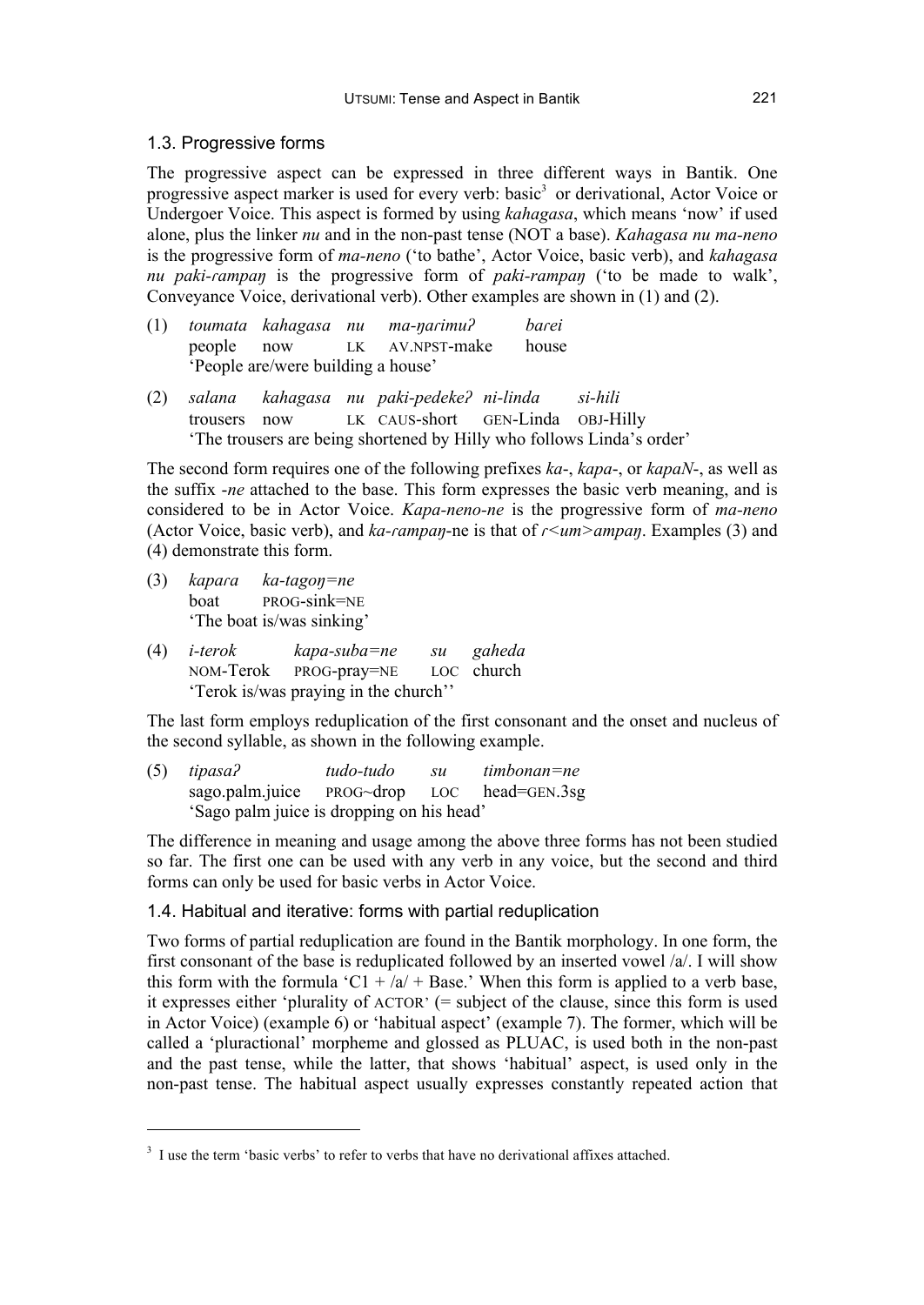relates to the occupation of the actor.<sup>4</sup> This habitual form can also be interpreted as an adjective form that is used only for expressing occupation.

(6) *i-pasko bo i-stenli* NOM-Vasco and NOM-Stenly

> *ma-n-a-nekosoʔ/ na-n-a-nekosoʔ manuʔ=ku* AV.NPST-PLAC~/a/-steal/ AV.PST- PLAC~/a/-steal chicken=GEN.1sg 'Vasco and Stenly will steal/stole my chickens'

(7) *i-pasko ma-ŋ-a-ŋopasaʔ/ \* na-ŋ-a-ŋopasaʔ* NOM-Vasco AV.NPST-HAB~/a/-fish/ AV.PST-HAB~/a/-fish 'Vasco fishes constantly = Vasco is a fisherman'

The plural usage of the above 'C1 +  $/a$  + base' has the same lexical aspect as a non-reduplicated (=basic) verb; therefore, it will not be discussed separately. The habitual form of the verb, however, has features different from those of a basic verb. It will be a focus in the following discussion.

The second reduplication pattern is expressed by the formula  $\sigma$ 1 + C2V2 + Base.' The first syllable  $(\sigma1)$  and the onset and nucleus of the second syllable (C2V2) are reduplicated before a base. The coda of the second syllable, if any, will not be reduplicated. If this reduplication pattern is used to express aspect, it indicates the iterative aspect, that is, the repeated action or behavior. This aspect is normally used in the non-past tense, irrespective of the actual time in which the repeated action took place, as in example (8).

| (8) | i-santi   | ma-oyo-oyou       | su |               | ake bagai ie |      |
|-----|-----------|-------------------|----|---------------|--------------|------|
|     | NOM-Santy | AV.NPST-ITER~swim |    | LOC water big |              | this |

*ada kokonioʔ=ken* when small=CONT 'Santy used to swim in this river when (he was) small'

However, in some cases, the past tense is required for iterative aspect. These instances are discussed later.

#### 1.5. *te* and *ken*: aspectual particles

l

*Te* and *ken* are particles that can be placed after verbs, adjectives, nouns, and pronouns. The following description explains the cases in which they are positioned after verbs. When placed after a verb, *te* denotes completive aspect (see examples 9 and 10, where *te* is glossed as CMPL), while *ken* denotes continuative aspect (see examples 11 and 12, where *ken* is glossed as CNT). However, these two particles may add somewhat different meanings, and will be discussed later in this paper.

(9) *sene=te ka iaʔ m-ako=te (TB)* there=COMPL because NOM.1sg AV.NPST-go=COMPL '(Stay) there because I'm going' ('Going' action will surely be done in the very near future)

<sup>4</sup> This habitual form can also be interpreted as an adjective form used only for expressing occupation since it lacks the non-past vs. past tense opposition. I categorize this form as a verb of the habitual aspect because this form does not take derivational forms of adjectives.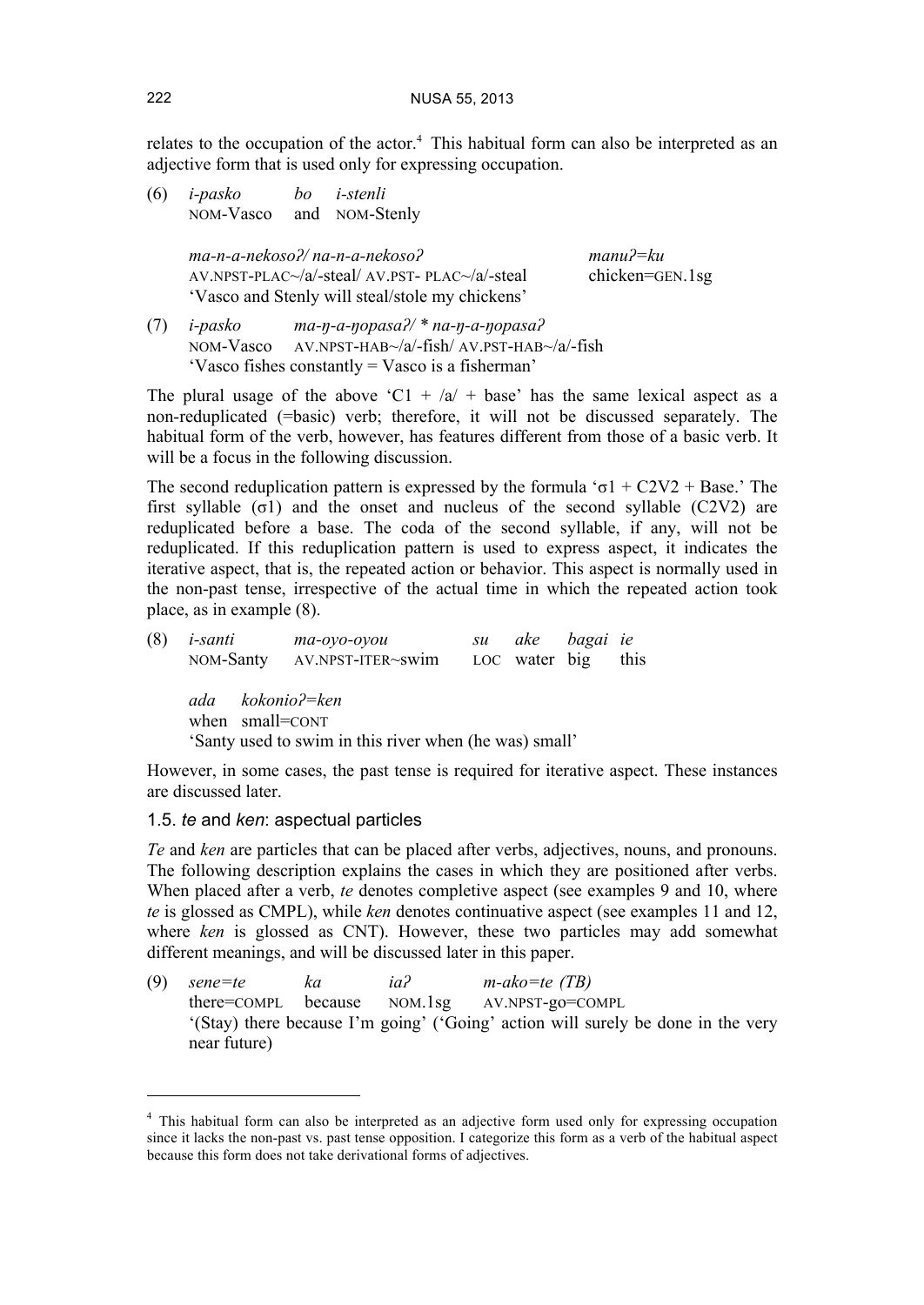| (10) | i-bohen<br>NOM-monkey                                                                | $na-bei = te$ .<br>AV.PST-return=COMPL |                        | vo | kudi? | isie<br>then be said NOM.3sg |
|------|--------------------------------------------------------------------------------------|----------------------------------------|------------------------|----|-------|------------------------------|
|      | $na$ -dandi?=te (TB)<br>AV.PST-sing=COMPL<br>The monkey returned and sang, they say' |                                        |                        |    |       |                              |
|      | $(11)$ abi?-ai=ken                                                                   | nao                                    | $busa$ <i>P</i> = $ku$ |    | e     | bohen (TB)                   |

climb-IMP=CONT upwards banana=GEN.1sg DP monkey 'Climb my banana tree upwards, please, monkey'

| $(12)$ isie | $ma$ -hi $pa$ =ken        | ka | $i$ -ma $i$ =ne    |
|-------------|---------------------------|----|--------------------|
| NOM.3sg     | AV.NPST-cook=CONT because |    | NOM-mother=GEN.3sg |

*aya ma-bei* not AV.NPST-return 'She is still cooking because her mother hasn't come back'

## **2. Lexical aspects of Bantik verbs**

The categorization of verbs according to their lexical aspect (or aktionsart) is important for the following description. In Bantik, the following six categories of verbs can be posited from a semantic and aspectual viewpoint. Vendler (1957), Comrie (1976), and Chung and Timberlake (1985) are referred to for the below categorization.

- 1) Instantaneous verbs (or achievement verbs), which denote actions done in an instant. These verbs cannot take the progressive aspect.
- 2) Accomplishment verbs, which denote actions done in a certain duration of time and have a clear endpoint. The progressive form denotes an ongoing action.
- 3) Activity verbs, which denote actions done over a certain duration of time with no clear endpoint. The progressive form denotes an ongoing action.
- 4) Stative verbs, which denote events with no clear starting or ending point.
- 5) Iterative verbs, which denote actions done repeatedly.
- 6) Abilitative verbs, which denote the ability to perform an action.

From the perspective of the non-past versus past tense opposition, the above six categories are classified into three major groups—the instantaneous (1) and accomplishment  $(2)$  verbs form Group I; the activity  $(3)$  and stative  $(4)$  verbs form Group II; and the iterative (5) and abilitative (6) verbs form Group III. These will be described in detail in sections 2.2 to 2.4.

## 2.1. An overview of the usages of the non-past and past tenses

The following rule is valid for most Bantik verbs: the non-past tense is not used for past events, while the past tense is not used for future events. The only exception to this rule is observed in sentences with Group III verbs, that is, 5 (iterative) and 6 (abilitative) verbs. They are normally used in the non-past tense even if there is a clear indication within the linguistic or non-linguistic context that the event occurred in the past.

Ongoing events, or events occurring at the time of utterance, may be in the non-past tense for some verbs, but in the past tense for other verbs. The three groups are distinguished by the morphological tense a verb takes when it expresses an ongoing event.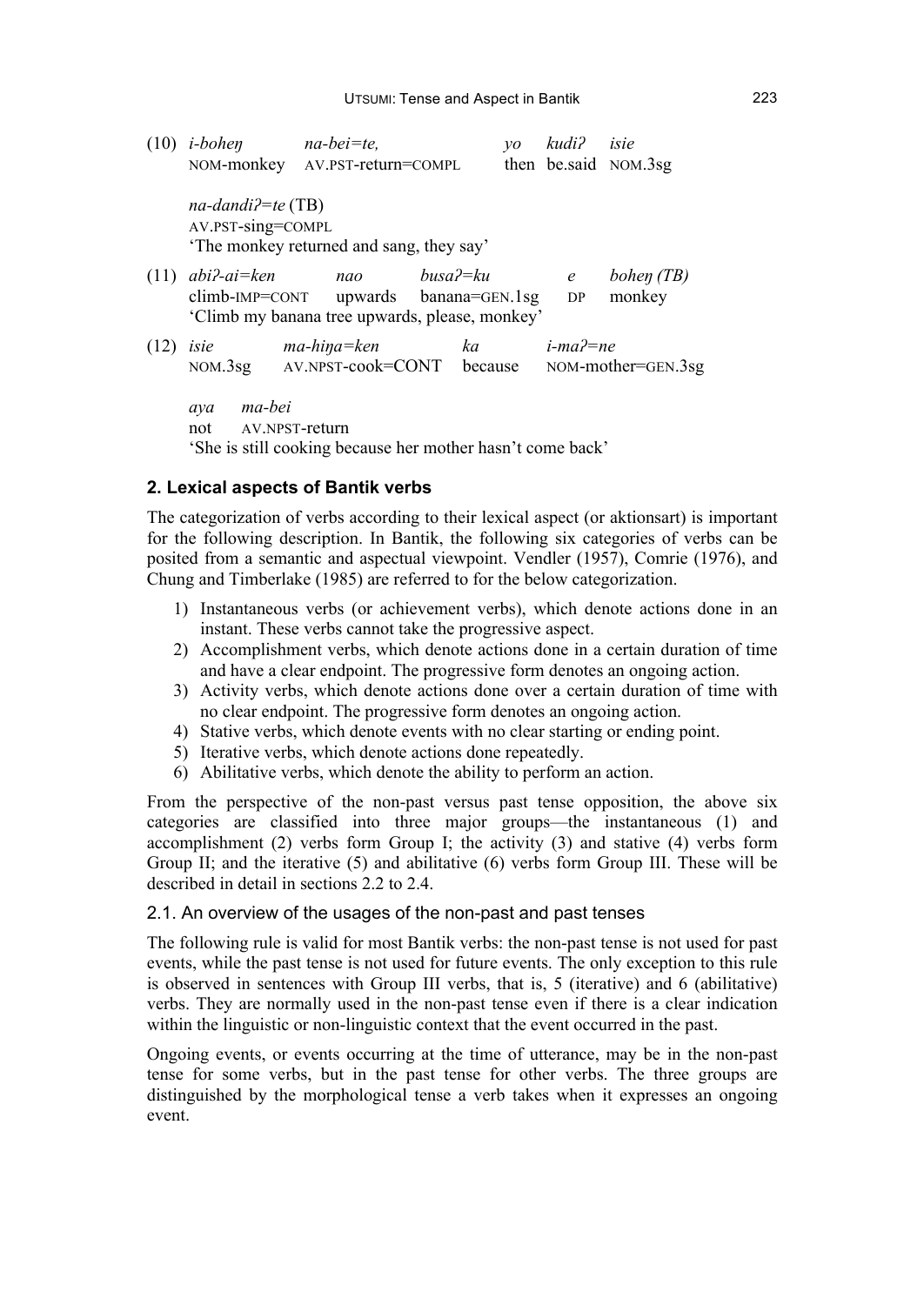The following categorization may change since a verb can take a different lexical aspect according to the context, as seen in examples (13) and (14). The verb *ɾ<um>ampaŋ* 'walk' (non-past tense) in example (13) and *ɾ<im>ampaŋ* 'walk' (past tense) in example (14) with the former interpretation is used as an activity verb (Group I), whereas  $$ is categorized as an accomplishment verb that belongs to Group II. The endpoint of *ɾ<um>ampaŋ* in (13) and *ɾ<im>ampaŋ* in the former interpretation of (14) is not clear, but the endpoint of  $r \leq im \geq ampan$  in (14) with the latter interpretation is clear; the stage when the baby starts to walk is the endpoint.

- (13) *isie ɾ<um>ampaŋ su daɾen ene* (the non-past tense) NOM.3sg <um>walk LOC road that 'He (usually) walks on that road/He is walking on that road (watching his action).'
- (14)  $ana^2$  *kokonio?* ene  $r \leq im \geq ampan = te$  (the past tense) child small that  $\leq m$ >walk=COMPL 'That small child walked/That small child is already able to walk (watching the child walking).'
- 2.2. Group I

Group I includes instantaneous verbs and accomplishment verbs. These verbs take the non-past tense for events that have not yet occurred, but take the past tense for those that have begun to occur. In other words, the non-past tense is used up to the point when the action starts, and the past tense should be selected once the action has started. This is shown in Figure 1 below.

| start point |      | end point |      |
|-------------|------|-----------|------|
| non-past    | past |           | past |

## **Figure 1. Non-past and past tenses with instantaneous and accomplishment verbs**

This rule seems to be quite natural for instantaneous verbs. Because an action expressed by an instantaneous verb has a very limited duration of time, it is difficult to observe an ongoing action. The non-past tense is used before it is done, and the past tense is used after it is done. Examples are shown in (15) and (16).

| $(15)$ a. |         | i-mari ma-nabo                                            | NOM-Mary AV.NPST-fall from LK chair<br>'Mary will surely fall from the chair' | bua                  |    | hahomponan<br>nu |
|-----------|---------|-----------------------------------------------------------|-------------------------------------------------------------------------------|----------------------|----|------------------|
|           | $b_{1}$ | <i>i-mari</i><br>'Mary fell from the chair'               | na-nabo<br>NOM-Mary AV.PST-fall                                               | bua<br>from LK chair | nu | hahomponan       |
|           |         | $(16)$ a. <i>i-ma?=ku ma-iran</i><br>'My mother is dying' | NOM-mother=GEN.1sgAV.NPST-die                                                 |                      |    |                  |
|           | b.      | i-ma?=ku na-iraŋ                                          | NOM-mother=GEN.1sgAV.PST-die                                                  |                      |    |                  |

'My mother died'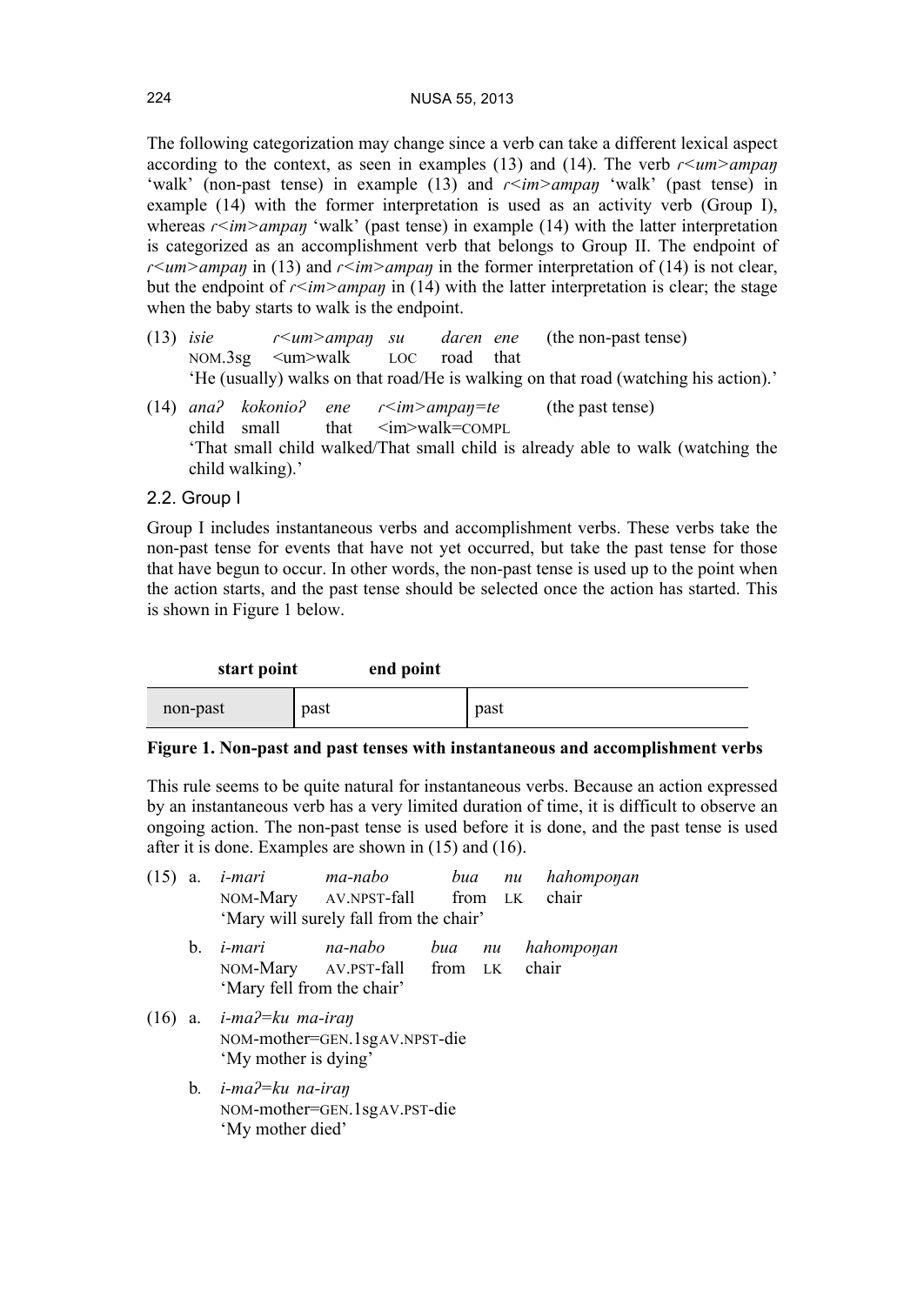Accomplishment verbs like *ma-nosoʔ* 'to smoke' and *mam-beɾe* 'to work' take the past tense form once the action has begun. The endpoint of *ma-nosoʔ* is the time when the smoking action ends. The endpoint of *mam-bere* is also clear; the work has to end at a certain point. More examples are shown in (17), (18), (19), and (20).

- (17) *anaʔ=ku ma-neno* child=GEN.1sg AV.NPST-bathe 'My child will bathe'
- (18) a: *iaʔ ma-ki-denoanaʔ=nu* NOM.1sg AV.NPST-CAUS-bathe child=GEN.2sg 'I'll let your kid take a bath'
	- b: *anaʔ=ku na-neno* child=GEN.1sg AV.PST-bathe 'My child is bathing/My child bathed'
- (19) a. *i-boŋkoɾo ma-nosoʔ=te sosoʔ=nu* NOM-Bonkoro AV.NPST-smoke=COMPL cigarette=GEN.2sg 'Bonkoro is about to smoke your cigarette now!'
	- b. *i- boŋkoɾo na-nosoʔ sosoʔ=nu* NOM-Bonkoro AV.NPST-smoke cigarette=GEN.2sg 'Bonkoro started to smoke your cigarette/Bonkoro smoked your cigarette'
- (20) a. *side mam-beɾe su saŋkoi n-side* NOM.3pl AV.NPST-work LOC field GEN-3pl 'They will work in their field'
	- b. *side nam-beɾe su saŋkoi n-side* NOM.3pl AV.PST-work LOC field GEN-3pl 'They are working in their field (looking at the people working in front of the speaker)/They worked in their field (at certain point in the past)'

#### 2.3. Group II

Group II includes stative and activity verbs. These verbs take the non-past tense until the events end; that is, ongoing events are expressed in non-past tense. They denote events that require relatively long duration. Figure 2 illustrates the usages of the non-past and past tenses of these verbs.

| start point | end point |      |
|-------------|-----------|------|
| non-past    | non-past  | past |

## **Figure 2. Non-past and past tenses with stative and axtivity verbs**

In examples (21) and (22), the activity verbs *m-hahi '*to run,' *ɾ<um>apa ŋ* 'to walk' and *ma-mosadaʔ* 'to revenge' are illustrated. The stative verbs *ma-haɾaʔ* 'to wait' and *ma-tihoʔ* 'to know' are found in example (23) and (24). Examples (21) and (22) are taken from oral texts that are predominantly told in the past tense.

|  |  | (21) yo kudi? toumata na-ka-bua    | si-side, ma-hahi            | ka |
|--|--|------------------------------------|-----------------------------|----|
|  |  | then be said people AV.PST-ABL-see | OBJ-3pl AV.NPST-run because |    |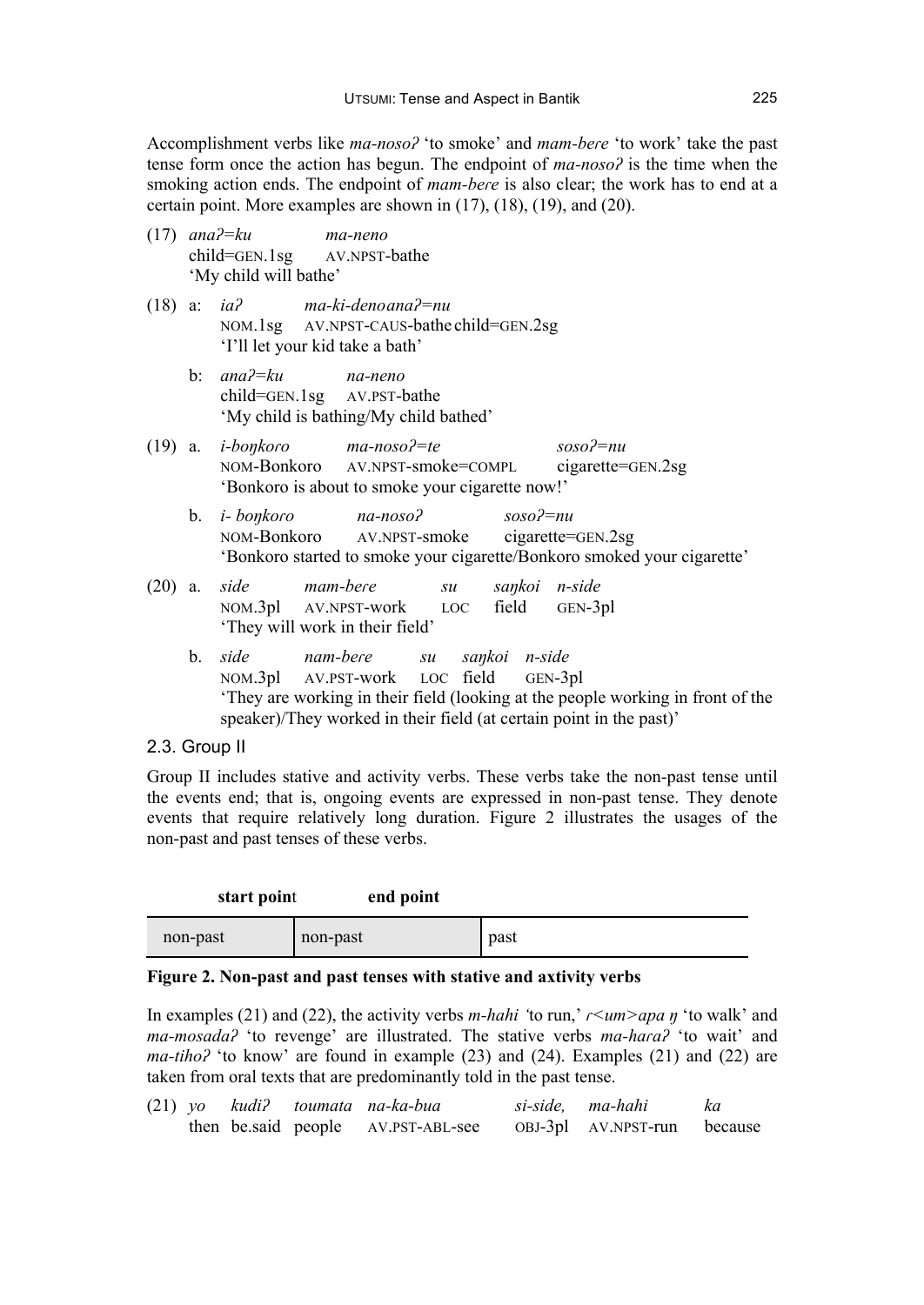*kohasaʔ bo uɾeʔ (KU)* Iguana and snake 'Then, they say, people saw them (=Iguana and Snake) and ran because of Iguana and Snake.' (22) *diɾa ni-kapuna ɾ<im>oaŋ=te.* tongue GEN-dog  $\leq$ im>be.out=COMPL *yo ene i-kapuna ma-dou=te bo* then that NOM-dog AV.NPST-thirsty=COMPL and *ma-hutuŋ=te*. AV.NPST-hungry=COMPL *i-kapuna ɾ<um>apa=te, tou kan su huaŋ* NOM-dog <um>get.near=COMPL but food LOC inside *nu teɾiŋ.* LK bamboo. *bo isie ma-upiʔ kai-bahoa* and NOM.3sg AV.NPST-angry because NOM-heron *ma-mosadaʔ si-sie*. (KB) AV.NPST-revenge OBJ-3sg 'Dog's tongue stuck out, that means Dog is already thirsty and hungry. Dog got near, but the food was in the bamboo. And he was angry because Heron got revenge on him' (23) a*. i-pasko ma-haɾaʔ otoʔ* NOM-Vasco AV.NPST-wait car 'Vasco is waiting for a car/ Vasco will wait for a car' b. *i-pasko na-haɾaʔ otoʔ* NOM-Vasco AV.PST-wait car 'Vasco was waiting for a car/ Vasco waited for a car' (24) a. *isie*  $ma\text{-}tiho?$   $m\text{-}i\text{-}ripi?$  e NOM.3sg AV.NPST-know AV.NPST-dive DP 'S/he knows how to dive'  *isie na-tihoʔ n-iɾipiʔ e* NOM.3sg AV.PST-know AV.PST-dive DP 'S/he knew how to dive'

#### 2.4. Group III

Verbs in the iterative aspect and the abilitative verbs comprise Group III. These verbs normally take non-past tense, as in examples (25) and (26). The verbs that denote habitual meaning are also categorized in Group III. As shown in (27)a, the habitual action is normally stated in non-past tense, even if the habit is in the past. If the past tense is used, as in (27)b, it then denotes an action (not a habit) that occurred in the past.

| $(25)$ a. <i>ia</i> ? |  | ma-ka-abi?                | bano               | huntia n |  |
|-----------------------|--|---------------------------|--------------------|----------|--|
|                       |  | NOM.1sg AV.NPST-ABL-climb | coconut.tree every |          |  |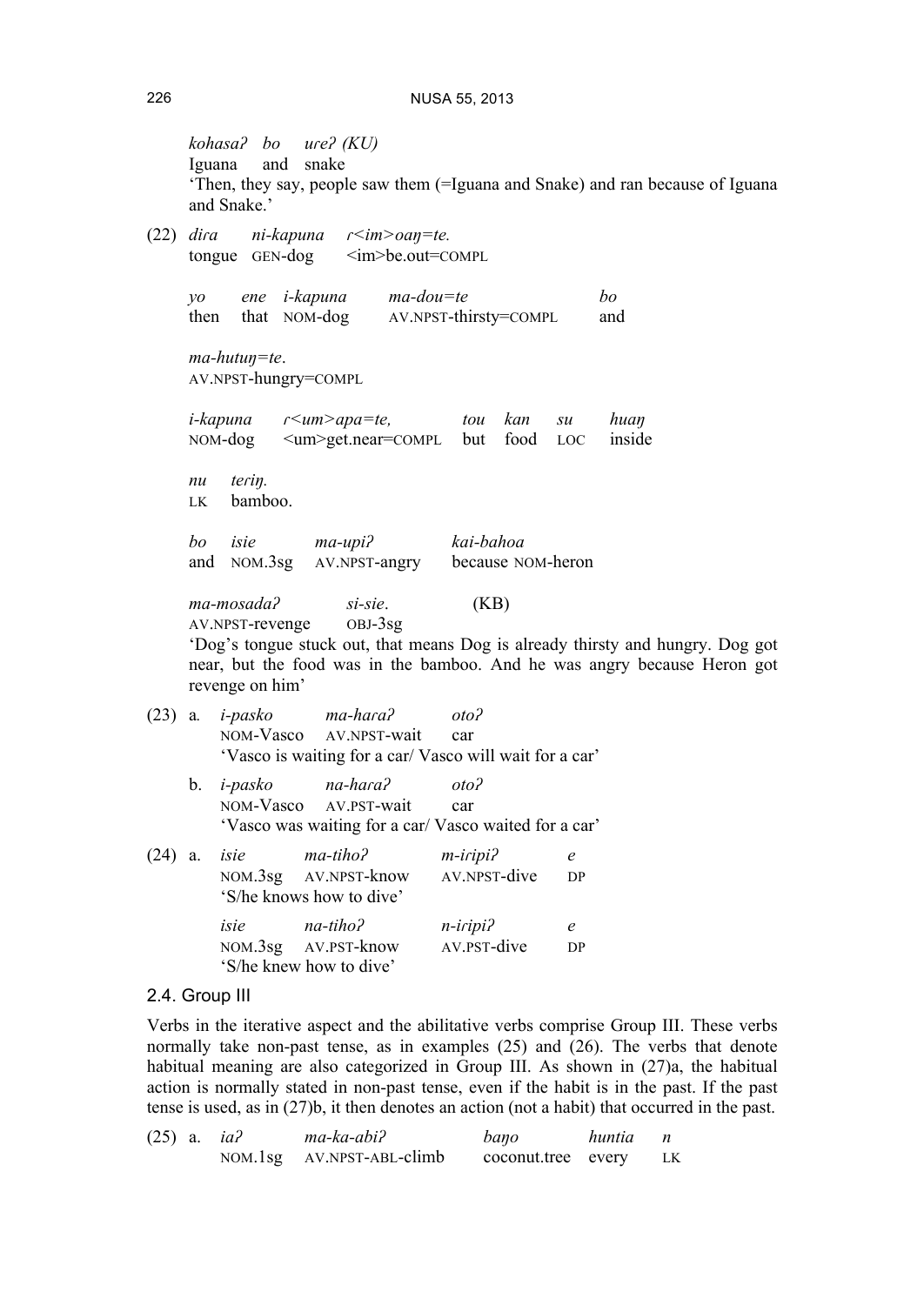|           |                | rou<br>day                        | 'I can climb a coconut tree every day'                                                                    |              |                          |
|-----------|----------------|-----------------------------------|-----------------------------------------------------------------------------------------------------------|--------------|--------------------------|
|           | $\mathbf{b}$ . |                                   | ia? ma-ka-abi?<br>NOM.1sg AV.NPST-ABL-climb coconut.tree that but                                         | bano ene tou |                          |
|           |                | ie<br>$aya = te$<br>now not=COMPL | 'I could climb that coconut tree, but not anymore'                                                        |              |                          |
| $(26)$ a. |                |                                   | ia? ma-hina-hina? ada ma-bei=te<br>NOM.1sg AV.NPST-ITER~cook if AV.NPST-return=COMPL                      |              |                          |
|           |                | hanua<br>su<br>LOC village        | 'I always cook when I return to my village'                                                               |              |                          |
|           | $b_{-}$        | ia?                               | ma-hiŋa-hiŋa? ada ma-ŋuda=ken<br>NOM.1sg AV.NPST-ITER~cook if<br>'I used to cook when I was young'        |              | ADJVZ-young=CONT         |
| (27)      |                | isie                              | pona ma-noso?<br>NOM.3sg before AV.NPST-smoke but now not=COMPL<br>'S/he smoked before, but not any more' |              | tou ie $aya = te$        |
| (28)      |                | isie                              | na-noso?<br>kabaini<br>NOM.3sg AV.PST-smoke just.now<br>'S/he smoked just now'                            |              |                          |
|           |                |                                   | Sometimes both tenses are allowed, as in example (29) below.                                              |              |                          |
| $(29)$ a. |                |                                   | ia? man-dea-ndea? dompet=ku<br>NOM.1sg AV.NPST-ITER~search purse=GEN.1sg                                  |              | tou<br>aya<br>but<br>not |
|           |                | ni-ka-dea?<br>UV.PST-ABL-search   | 'I looked and looked for my purse, but could not find (it).'                                              |              |                          |

|  |                                                              | $h$ <i>ia</i> $2$ | nan-dea-ndea?<br>$NOM.1sg$ $AV.PST-ITER\sim search$ | dompet=ku<br>purse=GEN.1sg but not | tou | av |  |
|--|--------------------------------------------------------------|-------------------|-----------------------------------------------------|------------------------------------|-----|----|--|
|  | ni-ka-dea?<br>UV.PST-ABL-search                              |                   |                                                     |                                    |     |    |  |
|  | 'I looked and looked for my purse, but could not find (it).' |                   |                                                     |                                    |     |    |  |

In other cases, however, the past tense form is preferred for Group III verbs. If the action was repeated for a limited number of times, only the past tense is allowed (see example 30). If a past event is described, even abilitative verbs should take the past tense, as in example (31). When a repeated action has a specific object, as in examples (32) and (33), only the past tense is accepted.

| $(30)$ a. |  | *bano ie pona ka-abi?=ku                     | ka-dua |
|-----------|--|----------------------------------------------|--------|
|           |  | coconut this before ABL-climb=GEN.1sg KA-two |        |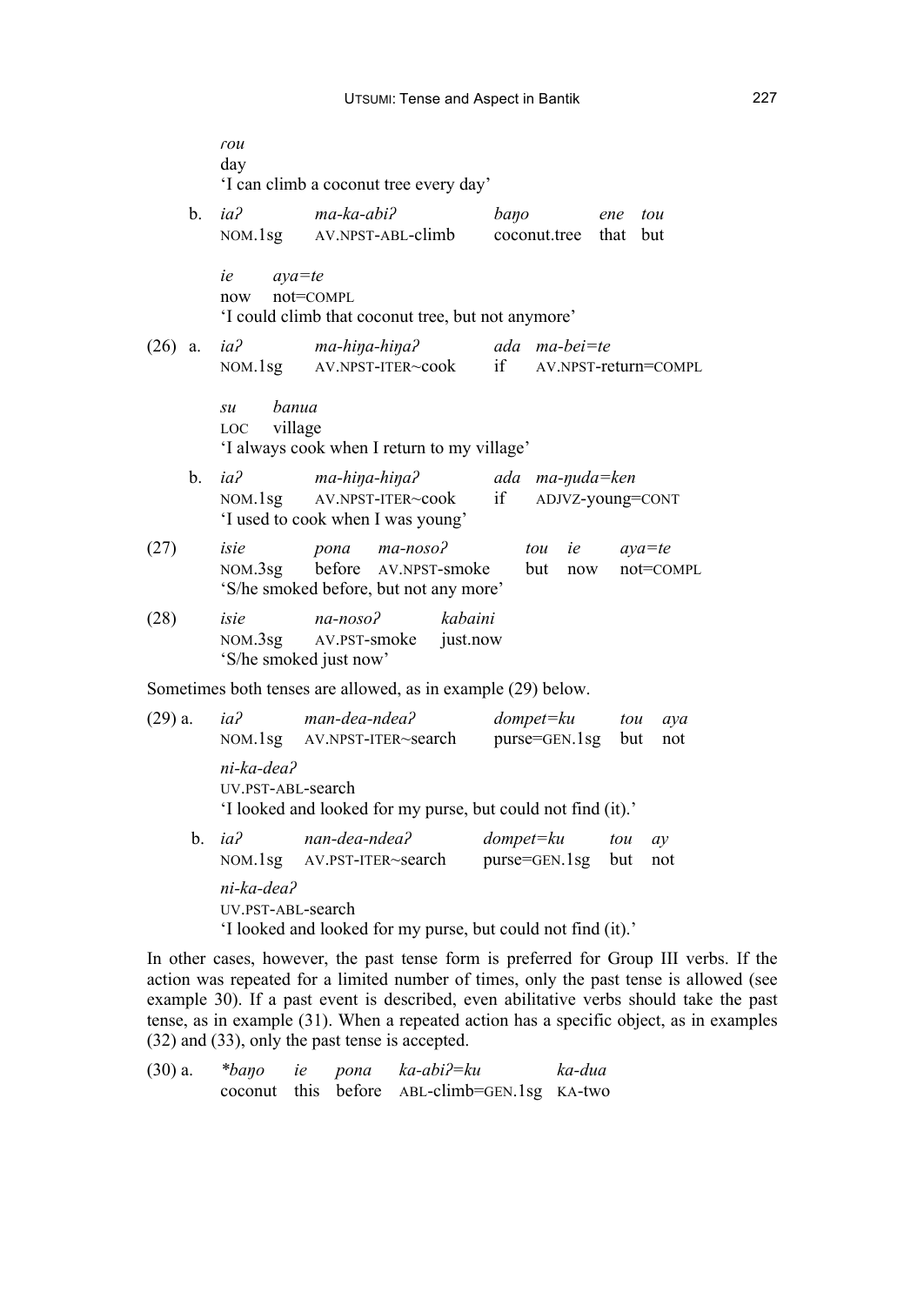|           | b.             |                                       |                                               | bano ie pona ni-ka-abi?=ku<br>coconut this before UV.PST-ABL-climb=GEN.1sg KA-two                                                           | ka-dua |        |
|-----------|----------------|---------------------------------------|-----------------------------------------------|---------------------------------------------------------------------------------------------------------------------------------------------|--------|--------|
|           |                |                                       | 'This coconut tree, I climbed twice'          |                                                                                                                                             |        |        |
| $(31)$ a. |                |                                       |                                               | *ia? ma-ka-sukun r <um>ampan puro<br/>NOM.1sg AV.NPST-ABL-be.able <um>walk ten LK</um></um>                                                 |        | $\eta$ |
|           |                | kilo kanehaba?<br>kilometer yesterday |                                               |                                                                                                                                             |        |        |
|           | $\mathbf{b}$ . |                                       |                                               | $ia$ ? na-ka-sukun $r$ <im>ampa<math>\eta</math> puro <math>\eta</math><br/>NOM.1sg AV.PST-ABL-be.able <math>\leq m</math>&gt;walk ten</im> | LK     |        |
|           |                | kilo kanehaba?<br>kilometer yesterday | 'I was able to walk ten kilometers yesterday' |                                                                                                                                             |        |        |
|           |                |                                       |                                               | $(32)$ a. *ia? ma-hing-hing? ure? pona tou ie aya=te<br>NOM.1sg AV.NPST-ITER~cook snake before but now not=COMPL                            |        |        |
|           | $\mathbf{b}$ . |                                       | 'I used to cook snakes, but not any longer'   | ia? na-hina-hina? ure? pona tou ie aya=te<br>NOM.1sg AV.NPST-ITER~cook snake before but now not=COMPL                                       |        |        |
| $(33)$ a. |                |                                       |                                               | *pona ia? k <um>a-k<um>an babi tou ie aya=te<br/>before NOM.1sg <um>ITER~eat pig but now not=COMPL able</um></um></um>                      |        | kuari  |
|           | b.             |                                       |                                               | pona ia? k <im>a-k<im>an babi tou ie<br/>before NOM.1sg <um>ITER~eat pig but now</um></im></im>                                             |        |        |
|           |                | aya=te kuari<br>not=compl able        |                                               | 'I used to eat pork before, but I can't eat it any more'                                                                                    |        |        |

The examples below are taken from Bantik texts. The repeated actions in examples (34) to (36) are described by verbs in the past tense and iterative aspect. The actions are limited in length (example 35), or have a limited goal (example 36 and 37).

- (34) *'iaʔ m-ako nu banua ɾamoʔ gaɾeʔ iaʔ'* NOM.1sg AV.NPST-go LK village big only NOM.1sg *indoʔ=ne, bo isie k<im>ompo-kompoʔ n-ako nu* answer=GEN.3sg and NOM.1sg  $\leq$ im>ITER $\sim$ jump AV.PST-go LK *banua ɾamoʔ* village big 'I will go to the town by myself, he answered, and he went to the town jumping (= he jumped until he reached the town)'
- (35) *tərpaksa, i-kasimbahaʔ ɾ<im>ampaŋ ni-diŋan=ne* be.forced NOM-Kasimbaha <im>walk UV.PST-take=GEN.3sg *anaʔ man-deaʔ ada su sunte=te i-maʔ*  $child$  AV.NPST-search if LOC where=COMPL *nu-anaʔ.* GEN-child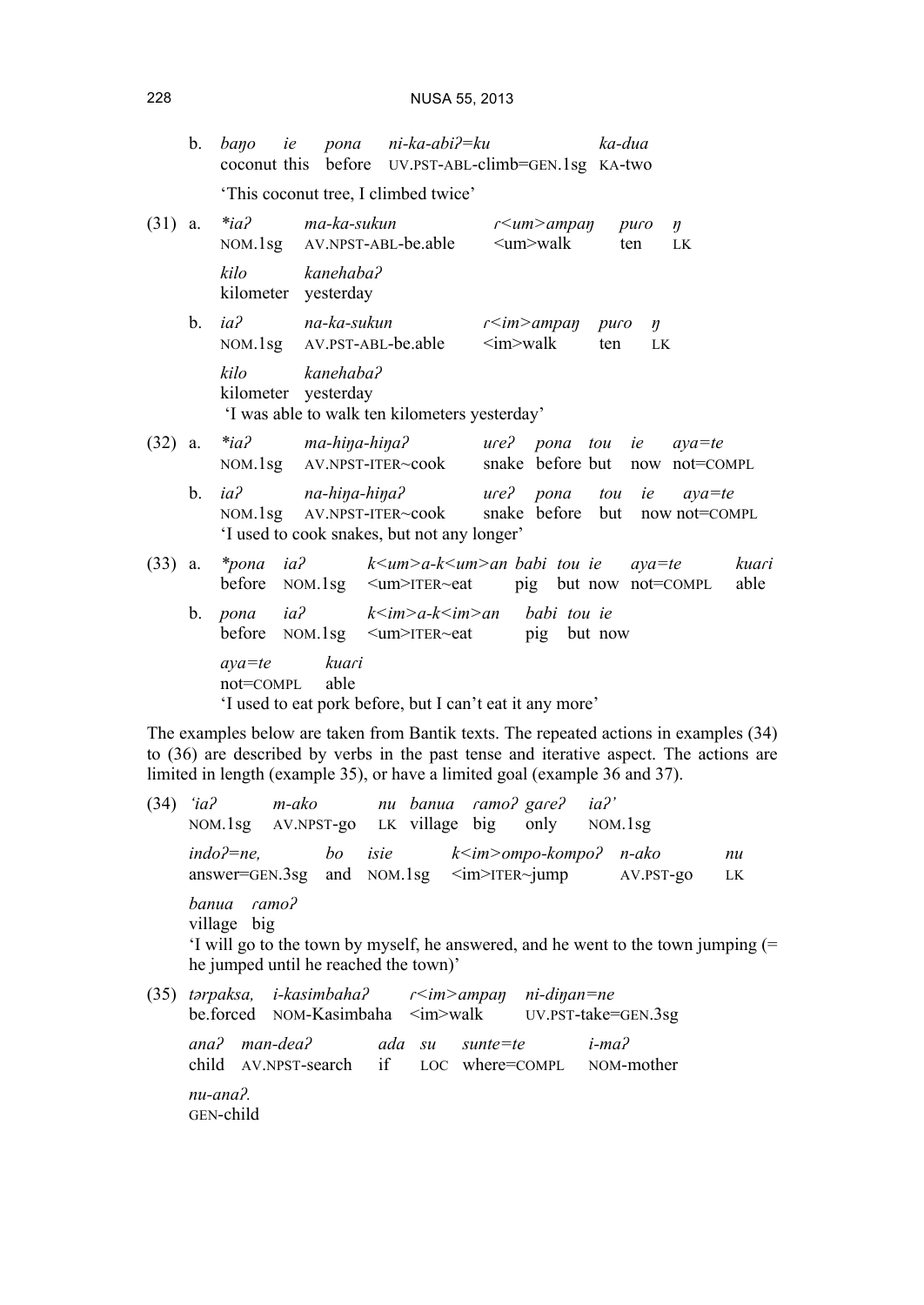| $r$ im > ampa-rampan | isie | na-i-ako                   | ni-tou  |
|----------------------|------|----------------------------|---------|
| $\leq$ im>ITER~walk  |      | $NOM-3sg$ $AV.PST-NVOL-go$ | GEN-PRO |

*gagudaŋ.*

elder.person

'Kasimbaha was forced to take his child and search for the child's mother and walked and walked until he encountered an old man'

(36) *posoʔ papondo bo p-in-atiŋka-ɾiŋku-ɾiŋkunan=ne* put basket and UV.PST-APL-VLT-ITER~coil=GEN.3sg *su huaŋ=ne e* LOC inside=GEN.3sg DP 'The basket was put down and he was made to coil repeatedly inside the basket'

#### **3. Verbs in generic sentences and habitual verbs**

As already stated in section 1.1, generic sentences are stated using non-past tense. Examples (37), (38), and (39) are generic sentences. Habitual verbs, such as *ma-ka-kantar* in example (40), can only take non-past tense.

- (37) *manuʔ ŋ-kotoʔ ŋ-kayu t<um>aɾaʔ* bird GEN-top GEN-tree <um>fly 'Birds fly. (Lit. Birds of the tree (as opposed to chickens, which are also denoted by *manuʔ* )fly.'
- (38) *ana-anaʔ iŋkaʔ nu-gagudaŋ* children order GEN-parent 'Children are given orders by their parents'
- (39) *toumata ma-iɾaŋ* people AV.NPST-die 'Man is mortal'

| (40) | i-ama?=ku                                                                                   | <i>i-tou</i> | ma-k-a-kantar,                  | tou |
|------|---------------------------------------------------------------------------------------------|--------------|---------------------------------|-----|
|      | NOM-father=GEN.1sg                                                                          | NOM-PRO      | $AV.NPST-HAB\sim/a\text{-sing}$ | but |
|      | $na$ -ira $n = te$<br>AV.PST-die=COMPL<br>'He was a singer (=he used to sing), but he died' |              |                                 |     |

### 3.1. Tense selection within the subordinate clauses

As stated in section 1.1, the reference point of tense selection or tense locus within a subordinate clause is found in its main clause. ('*Naiʔ*' in example (41) is an irregular verb; *naiʔ* is the non-past form and *si-naiʔ* is the past form).

| $(41)$ a. |             |      | isie ma-hina? kanen hibi ka                                                                                                                           |                                                       | sinage nai? |      |
|-----------|-------------|------|-------------------------------------------------------------------------------------------------------------------------------------------------------|-------------------------------------------------------|-------------|------|
|           |             |      | NOM.3sg AV.NPST-cook food evening because people come                                                                                                 |                                                       |             |      |
|           |             |      | 'S/he will cook dinner because the guests are coming'                                                                                                 |                                                       |             |      |
|           | b.          | isie | ma-hina? kanen hibi ka sinage si-nai?<br>NOM.3sg AV.NPST-cook food evening because people PST-come<br>'S/he will cook dinner because the guests came' |                                                       |             |      |
|           | $c_{\cdot}$ | isie | na-hina?<br>NOM.3sg AV.PST-cook                                                                                                                       | kanen hibi     ka<br>food evening because people come | sinage      | nai? |

'S/he cooked dinner because the guests would come'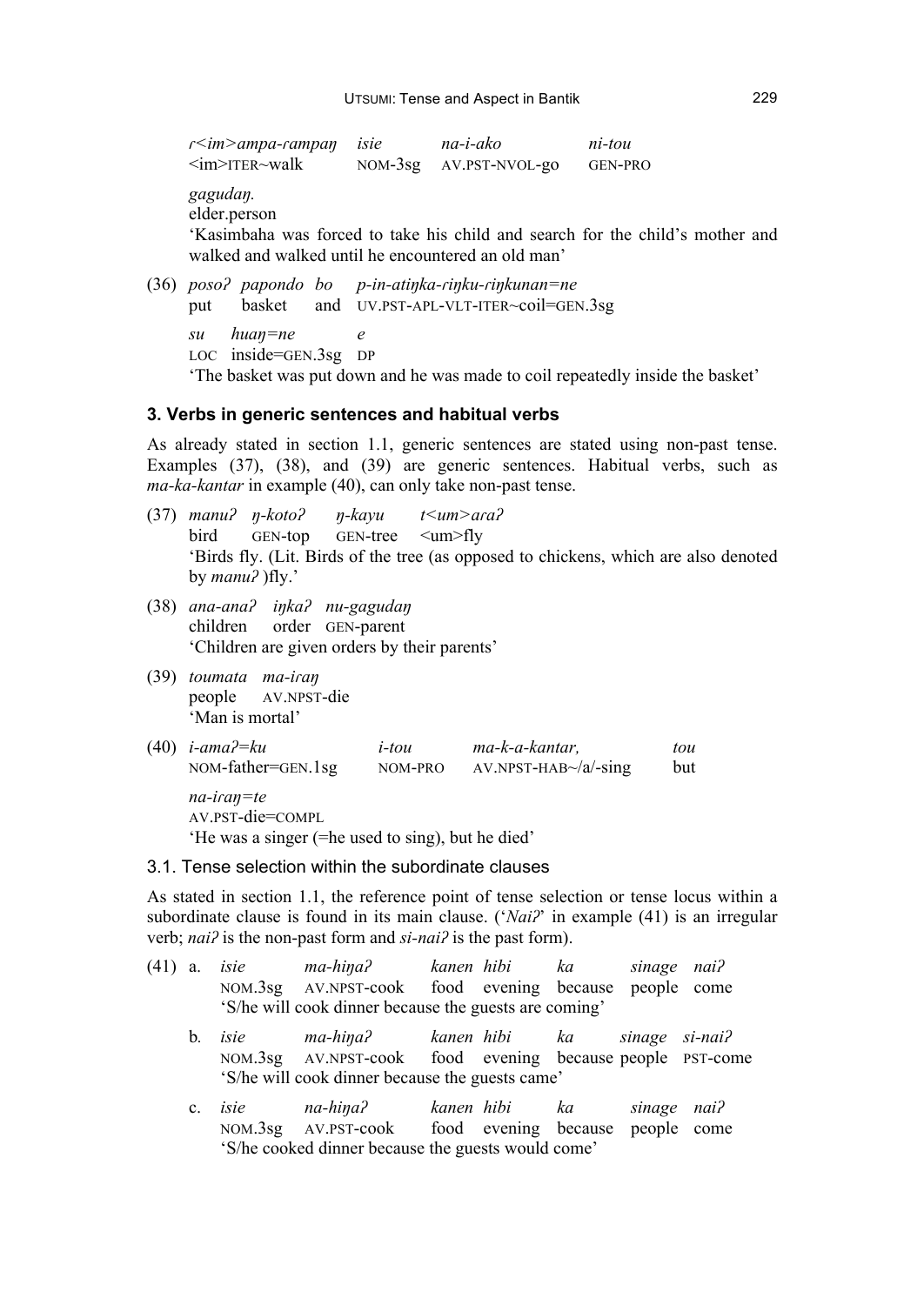#### 230 NUSA 55, 2013

- *d. isie na-hiŋaʔ kanen hibi ka sinage si-naiʔ* NOM.3sg AV.PST-cook food evening because people PST-come 'S/he cooked dinner because the guests had come'
- (42) a. *isie nam-beɾe ka ene nu aya h<um>utuŋ* NOM.3sg AV.PST-work because that LK not <um>hungry 'S/he worked in order not to starve'
	- b. *isie nam-beɾe ka ene bo aya* NOM.3sg AV.PST-work because that and not *h<im>utuŋ* <um>hungry 'S/he worked to avoid starving'

In the case of a sentence with two equivalent clauses that denote two consecutive events, the latter event becomes the tense locus. *Ni-kauman* (which is past tense of the Conveyance Voice, and whose non-past Active Voice counterpart is *ma-kauman*) is categorized in Group I, that is, verbs that take the past tense for an ongoing action. The meaning of *ni-kauman* changes according to the verb tense in the main clause.

- (43) a. *isie ma-nekosoʔ pona si-siaʔ tou ni-kauman* NOM.1sg AV.NPST-steal before OBJ-1sg but UV.PST-witness 'S/he tried to steal something from me before, but was found before doing so'
	- b. *isie na-nekosoʔ pona si-siaʔ tou ni-kauman* NOM.1sg AV.PST-steal before OBJ-1sg but UV.PST-witness 'S/he stole something from me before, but was witnessed doing so'

## 3.2. Summary of tense selection in Bantik

Bantik verbs are categorized into three groups according to their selection of tense. If we look at the verbs in Groups II and III, which take the non-past tense for ongoing events and the past tense for events which have finished, 'imperfective' and 'perfective' seem to be the appropriate terms for the morphological opposition that concerns time. Then, this opposition is not related to tense but to aspect. However, Group I verbs, particularly activity verbs, require the opposition to be that of tense: non-past versus past.

# **4. Aspectual particles**

I have pointed out that the two particles, *te* and *ken*, add aspectual meanings to verbs and adjectives in Bantik. The same particle has a different aspectual meaning according to the type of verbs to which it attaches. In this section, we are going to see which aspect these particles demonstrate when they attach to the verbs in each group. First, usages of *te* and *ken* are presented, then the variations of their aspectual meanings are illustrated.

## 4.1. *Te* and *Ken*

*Te*, as a completive particle, indicates a high probability of an event when it is attached to a non-past tense verb as in (44), but sometimes it shows that the event has occurred, as in (45). The difference is caused by the lexical aspect of the verb. In example (44), the Group I verb *ma-mokei* 'to call' is used, and *te* displays an immediate and probable future. In example (45), the Group II verb *ma-tuɾau* 'to live' is used, where *te* shows that the event is underway.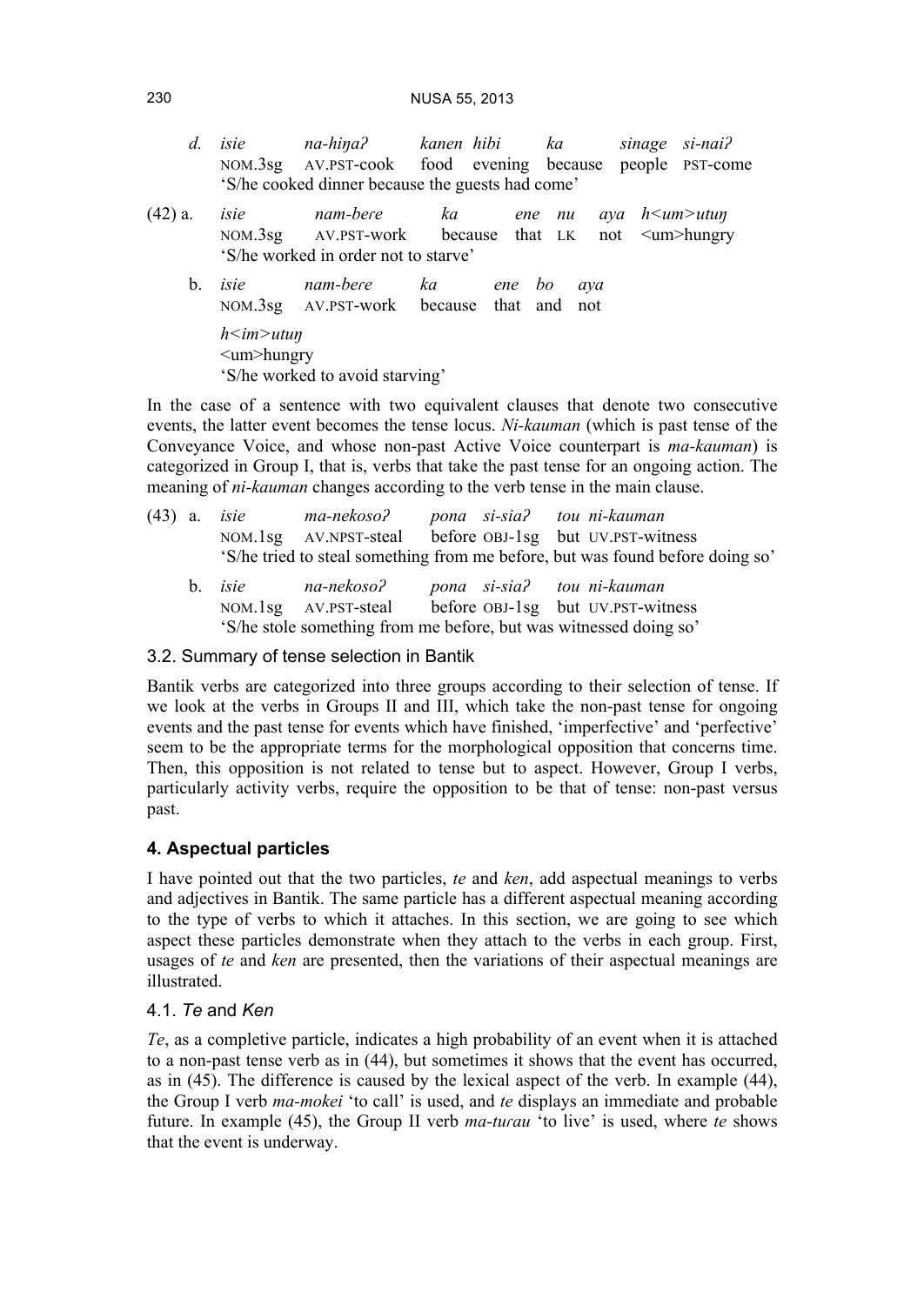UTSUMI: Tense and Aspect in Bantik 231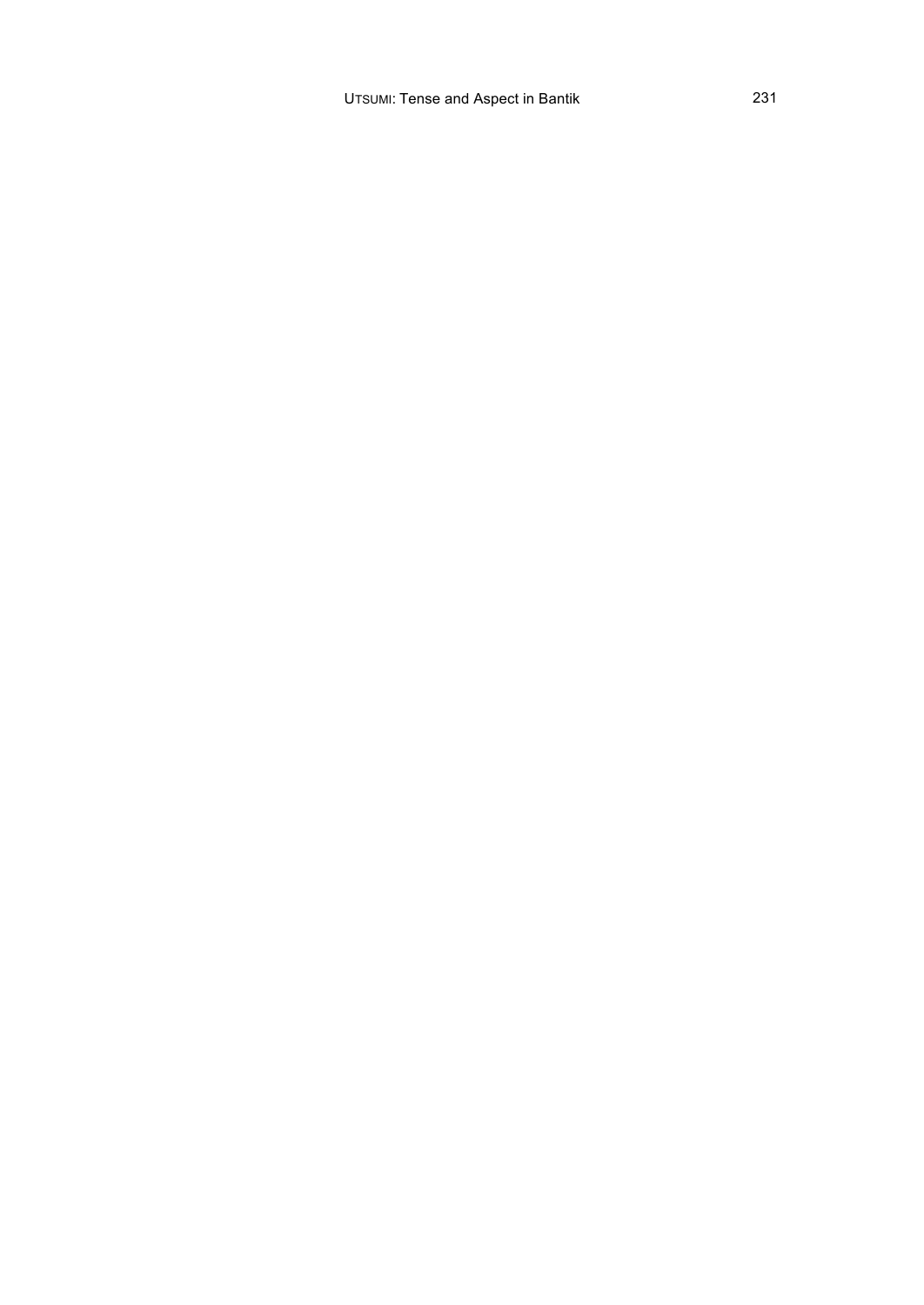|      | $(44)$ <i>ia</i> $?$ | ma-mokei=te<br>$NOM.1sg$ $AV.NPST-call = COMPL$<br>'I'm going to call Heis (right now)' | si-heis<br>OBJ-Heis       |                                                                                                          |
|------|----------------------|-----------------------------------------------------------------------------------------|---------------------------|----------------------------------------------------------------------------------------------------------|
| (45) | ia?                  | ma-turau=te<br>NOM.1sg AV.PST-live=COMPL LOC                                            | $\mathcal{S} \mathcal{U}$ | buha<br><b>Buha</b><br>'I (started to) live in Buha (the name of the village in which Bantik is spoken)' |

When it is attached to the past tense verb, it shows that the event has occurred. For stative verbs, it can show a current situation, as in (47)a. When *te* is not attached, a stative verb in the past tense indicates a past situation. In example (48), it demonstrates that the event denoted by the *te*-affixed verb occurred before another event.

(46) *isie na-baŋon=te* NOM.3sg AV.PST-wake.up=COMPL 'He woke up (so he is awake now)'

(47) a. *iaʔ na-biahaʔ=te k<im>an su* NOM.1sg AV.PST-alive=COMPL <im>eat LOC *pakabiŋan* wedding.party 'I am full (after) eating at the wedding party'  *b. iaʔ na-biahaʔ k<im>an su pakabiŋan* NOM.1sg AV.PST-alive <im>eat LOC wedding.party *kahibi* yesterday 'I was full (after) eating at the wedding party yesterday' (48) *iaʔ na-mokei=te si-heis bo*

| $(40)$ $\mu$ | $NOM.1$ sg | $\mu\mu\text{-}\mu\sigma\mu\text{-}\nu$<br>AV.PST-call=COMPL                 | $51$ – $11$ $\epsilon$ $13$<br>OBJ-heis | 1/1/2<br>and |
|--------------|------------|------------------------------------------------------------------------------|-----------------------------------------|--------------|
|              | na-hara?   | si-sie<br>$AV.PST-wait.$ for $OBJ-3sg$<br>'I called Heis and waited for him' |                                         |              |

*Ken* is called a 'continuative' particle. When it is attached to a verb, it may have three somewhat different meanings. First, it shows that one event will occur before something else, as in (49), or after a little while. Second, it may mean that the event is still going on, as in (50). Third, it sometimes indicates that the event will be repeated again.

| (49) | <i>i-stenli</i>                      | ma-neno=ken<br>NOM-Stenly AV.NPST-bathe=CONT                | huhu<br>new | $m - ako$<br>AV.NPST-go | nu<br>LK |
|------|--------------------------------------|-------------------------------------------------------------|-------------|-------------------------|----------|
|      | benan<br>port                        | 'Stenly will bathe first, then go to Benang (=Manado city)' |             |                         |          |
| (50) | <i>i-heis</i><br>'Heis still smokes' | na-noso?=ken<br>NOM-Heis AV.PST-smoke=CONT                  |             |                         |          |
| (51) | <i>i-stefi</i>                       | ma-banon=ken                                                |             |                         |          |

NOM-Stevy AV.NPST-wake.up=CONT 'Stevy will wake up again'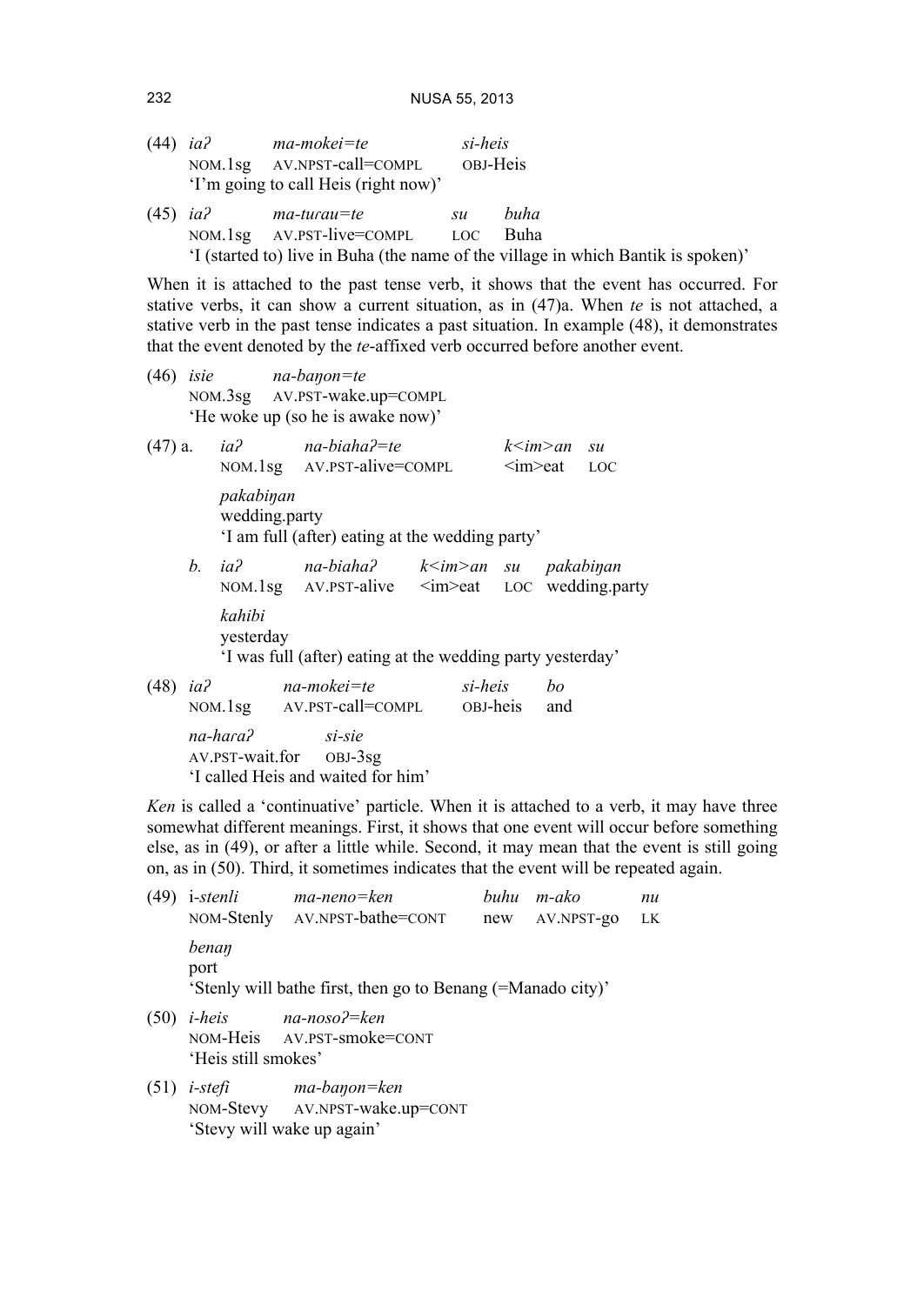#### 4.2. *Te* with verbs

*Te* can be said to add a 'completive aspect,' but its aspect may vary. When it is attached to a Group I verb, which takes the non-past tense for future events and the past tense for ongoing and past events, it adds the meaning that 'the event is **surely** done' or 'the event will be done in the **very near future.**' The examples below have Group I verbs in the non-past tense with *te* attached.

| $(52)$ a. |      |                                      | ia? s <um>u?=te sikora ene, aya<br/>NOM.1sg <um>enter=COMPL school that not</um></um>         |                        |  |                                                                                                                               |
|-----------|------|--------------------------------------|-----------------------------------------------------------------------------------------------|------------------------|--|-------------------------------------------------------------------------------------------------------------------------------|
|           |      | ma-mikihi?                           | bari-ne<br>AV.NPST-think other-NE<br>'I'm going to enter that school, I won't change my mind' |                        |  |                                                                                                                               |
|           |      |                                      | b. $*ia$ ? $s$ <um><math>u</math>? sikora ene, aya ma-mikihi?</um>                            |                        |  | NOM.1sg <um>enter school that not AV.NPST-think</um>                                                                          |
|           |      | bari-ne<br>other-NE                  |                                                                                               |                        |  |                                                                                                                               |
|           |      | $(53)$ isie ma-hing=te               |                                                                                               |                        |  | ka i-ma?=ne<br>NOM.3sg AV.NPST-cook=COMPL because NOM-mother=GEN.3sg                                                          |
|           | not  | aya ma-bei<br>AV.NPST-return         | 'S/he will surely cook because her/his mother will not return''                               |                        |  |                                                                                                                               |
| (54)      | isie | ma-ira $\eta$ =te<br>'S/he is dying' | NOM.3sg AV.NPST-die=COMPL                                                                     |                        |  |                                                                                                                               |
|           |      | $(55)$ na-ka-suei                    | AV.PST-ABL-finish upwards AV.PST-cook, dog                                                    | tamai na-hina?, kapuna |  |                                                                                                                               |
|           |      |                                      | 'After finishing cooking, Dog called Heron to eat'                                            |                        |  | $na-mokei = te$ $si-manu^2 bahoa$ $ka$ $k < um > an = te (KB)$<br>AV.PST-call=COMPL OBJ-bird heron because <um>eat=COMPL</um> |

When instantaneous verbs (Group I) are in the past tense, *te* means either the event **has occurred** or the event **has started**. It is quite often the case that *te* is added to show that one event happened before another event, as in (56). With activity verbs (Group I), *te* in conjunction with the past tense verb may express that the event **has begun**, and the entity denoted by the subject NP is **still doing the action**. In (57), *na-bei=te* (returned=COMPL) describes that the 'returning' action has begun. The two verbs that follow it describe what happened during the return action. Example (58) has two verbs that explain the state of a banana tree, and *te* is added after the Group I verb in the past tense to denote an ongoing event.

|  |  | $(56)$ <i>i-mari na-nabo=te</i>              | NOM-Mary AV.PST-fall=COMPL from LK chair                | bua nu hahomponan                                  |
|--|--|----------------------------------------------|---------------------------------------------------------|----------------------------------------------------|
|  |  | buhu ia? na-bei<br>new NOM.1sg AV.PST-return |                                                         |                                                    |
|  |  |                                              | 'Mary fell from the chair, and (after that) I returned' |                                                    |
|  |  |                                              |                                                         | $(57)$ is a second to the set in the set of $(57)$ |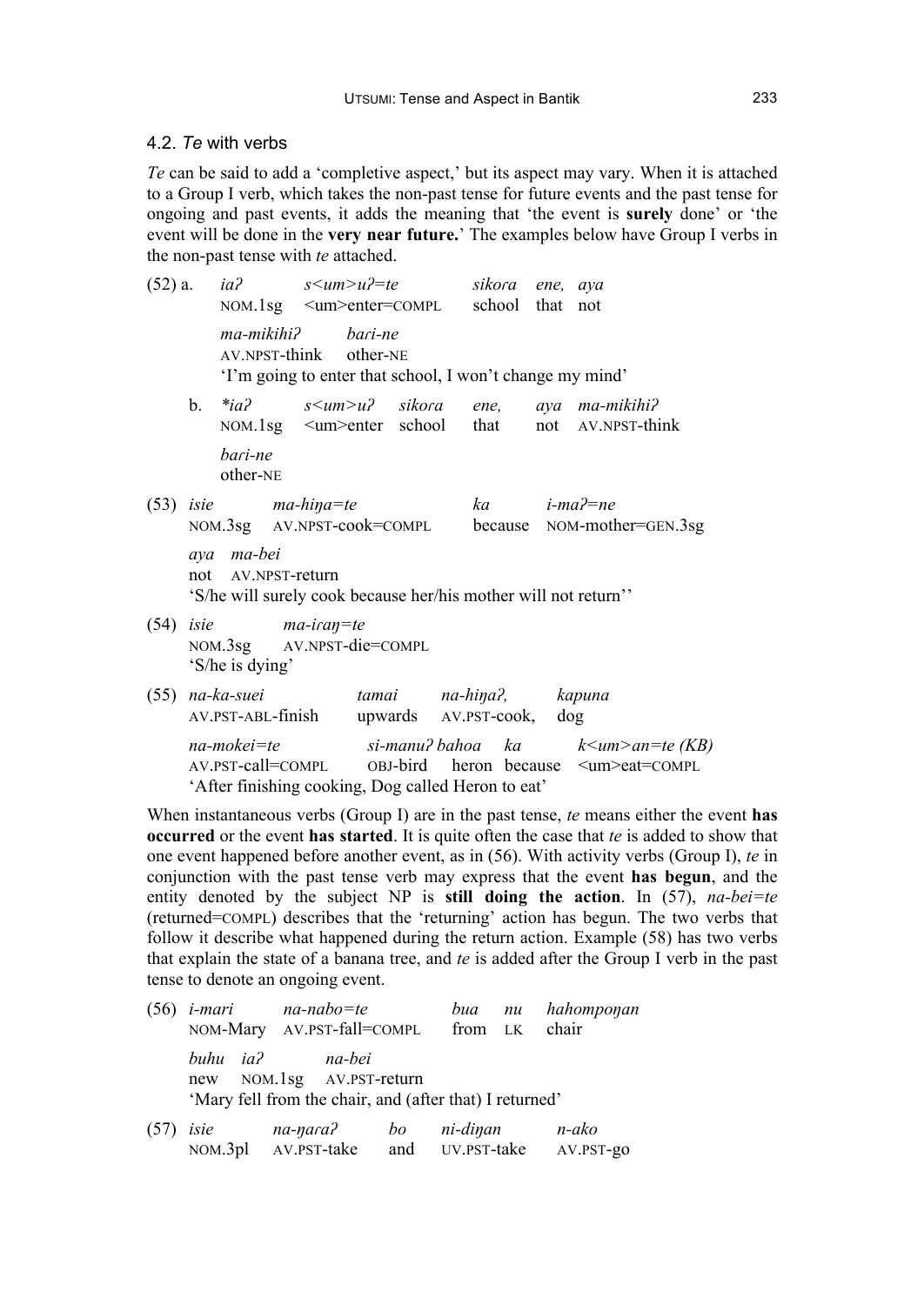*nu baɾei, isie na-bei=te n-ako* LK house, NOM.3pl AV.PST-return=COMPL AV.PST-go  *nu baɾei, ni-diŋan=ne* LK house UV.PST-take=GEN.3sg 'She took (a banana) and (the banana) was taken to her home, she returned home, (the banana) was taken by her'

(58) *yo busaʔ ma-bua=te, aya na-tahaŋ yo* then banana AV.NPST-fruit=COMPL not AV.PST-long then *na-bua=te, bo ɾ<um>oŋkoŋ=te busaʔ e. (TB)* AV.PST-bruit=te, and <um>get.fat=COMPL banana DP 'Then the banana (tree) was about to bear fruits, before long it bore fruits, and the bananas got fat'

When *te* is attached to Group II and Group III verbs in non-past tense, the event has **occurred**, and the event is currently being observed. Example (59) has a stative verb, while (60) demonstrates an activity verb II, and (61) has an abilitative verb.

- (59) *uai ene ma-tasaʔ=te* mango that AV.NPST-get.ripe=COMPL 'That mango is already ripe'
- (60) *side ɾ<um>ampaŋ=te su daɾen ene* NOM.3pl <um>walk=COMPL LOCroad that 'They are walking on the road'
- (61) *iaʔ ma-ka-abiʔ=te baŋo* NOM.1sgAV.NPST-ABL-climb=COMPL coconut 'I am already able to climb a coconut tree'

When Group II and III verbs are in the past tense in conjunction with *te*, they emphasize that the event has **already occurred** (example 62) or the state **has begun** (example 63).

(62) *side ɾ<im>ampaŋ=te su daɾen ene buhu* NOM.3pl <im>walk=COMPL LOC road that new *otoʔ si-naiʔ* car PAST-come 'They were walking on the road and then the car came' (63) *ni-ka-hibi-an=te be yo gaɾe* UV.PST-ABL-night-GV=COMPL DP then only *na-ka-hompaʔ=te be hohian insauʔ. (K)*

AV.PST-ABL-encounter=COMPL DP hut one 'The night had come, then (they) only encountered one hut'

#### 4.3. *Ken* with verbs

*Ken* has three meanings, as already explained in 6.1. When Group I verbs in the non-past tense take *ken*, it means that the event **will be done after a while** (not immediate future), as in examples (64) and (65), or **before another event**, as in (49) above. When the context requires, it can mean that the event will be done **again**, as in (66).

| $(64)$ <i>ia</i> ? | ma-tiki=ken                |  | sini kainapa bo      |  |
|--------------------|----------------------------|--|----------------------|--|
|                    | NOM.1sg AV.NPST-sleep=CONT |  | LOC here because and |  |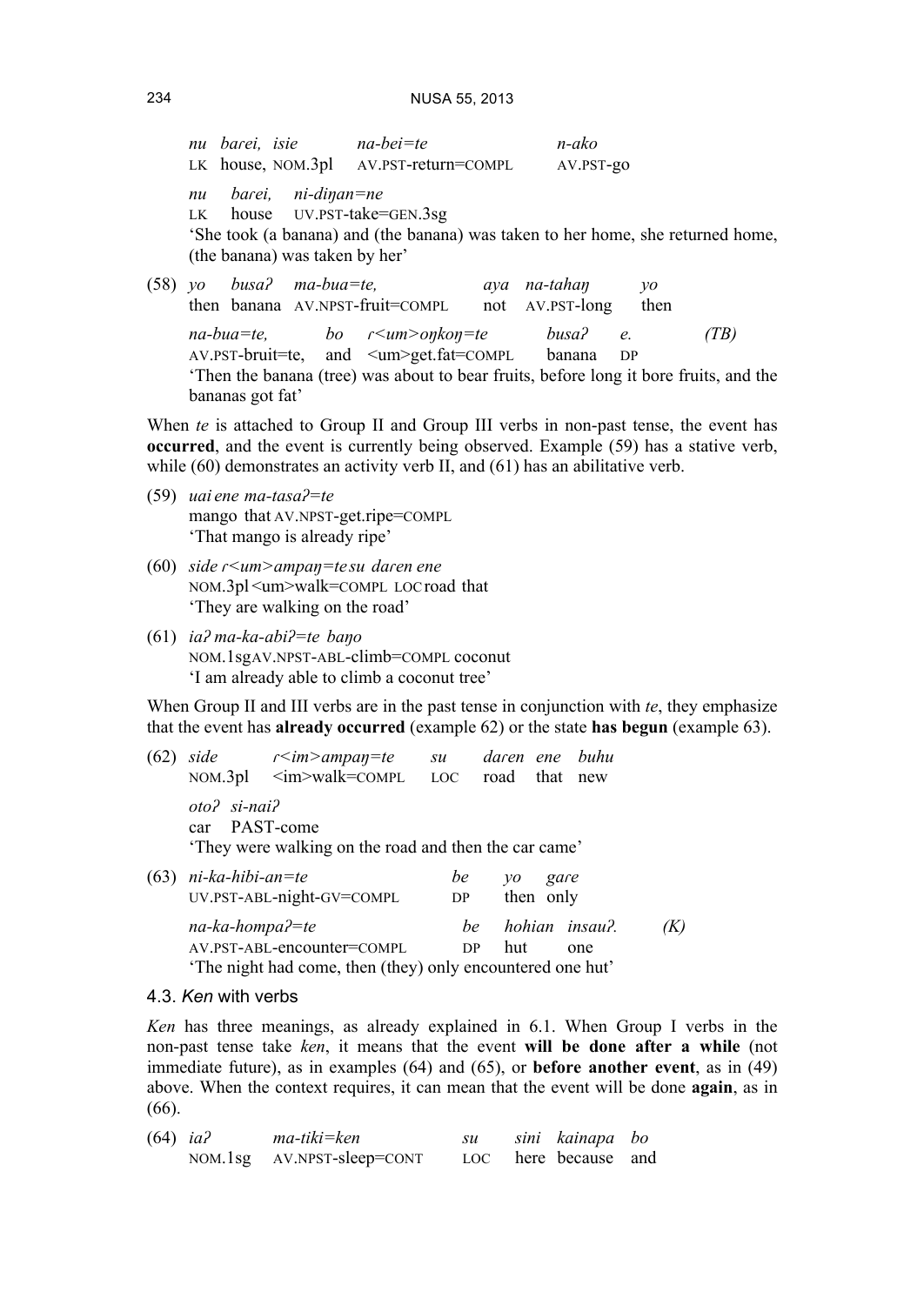*hibi=te (K)* evening=COMPL 'I will sleep before long because it is already evening'

- (65) *iaʔ maŋ-kedeʔ=ken ma-nosoʔ ka sokoɾ-an* NOM.1sg AV.NPST-stop=CONT AV.NPST-smoke because cough-GV 'I will stop smoking after a while because of coughing'
- (66) *anaʔ sikoɾa ene ma-kinaʔ=ken* child school that AV.NPST-ask=CONT 'That student will ask again'

When Group I verbs take the past tense, *ken* adds the meaning that the event **has begun** but **has not finished,** as in (67). It also implies that the event occurred before some other event(s), as in  $(68)$ . It can also mean that the event happened again, as in  $(69)$ .

- (67) *isie naŋ-kedeʔ=ken na-nosoʔ* NOM.3sg AV.PST-stop=CONT AV.PST-smoke 'He has stopped smoking (recently)'
- (68) *side nam-beɾe=ken buhu k<im>an* NOM.3pl AV.PST-work=CONT new <im>eat 'They worked, and then ate (lunch)'
- (69) *ɾumanai mai ie, na-nahiti=ken* afternoon DP this AV.PST-rain=CONT 'This afternoon, it rained again'

When Group II and III verbs in the non-past tense are accompanied by *ken*, the event **is going on** at the tense locus (see examples 69 and 70).

| (70)                 | ia?     | $ma$ -tiho?=ken                | $m$ -iripi $n$ |    |
|----------------------|---------|--------------------------------|----------------|----|
|                      | NOM.1sg | AV.NPST-know=CONT              | AV.NPST-dive   | DP |
|                      |         | 'I still know how to dive'     |                |    |
| $(71)$ <i>ia</i> $?$ |         | $ma$ -hina-hina?=ken           | huntia rou     |    |
|                      |         | NOM.1sg AV.NPST-ITER~cook=CONT | every day      |    |
|                      |         | 'I still cook every day'       |                |    |

If Group II and III verbs are in the past tense, *ken* indicates that the event or state **has continued** at the tense locus.

| (72) |                                                                  | i-pasko na-hara?=ken                  | oto?           | manen            | hibi              |  |  |  |
|------|------------------------------------------------------------------|---------------------------------------|----------------|------------------|-------------------|--|--|--|
|      |                                                                  | NOM-Vasco AV.PST-wait=CONT            | car            | although evening |                   |  |  |  |
|      | 'Vasco was still waiting for a car although it was already dark' |                                       |                |                  |                   |  |  |  |
| (73) | ia?                                                              | na-tiho?=ken                          | $m$ -iripi $n$ | e                | taon              |  |  |  |
|      |                                                                  | NOM.1sg AV.PST-know=CONT AV.NPST-dive |                |                  | <b>DP</b><br>year |  |  |  |
|      | insau?                                                           |                                       |                |                  |                   |  |  |  |
|      | one                                                              |                                       |                |                  |                   |  |  |  |
|      | 'I knew how to dive last year'                                   |                                       |                |                  |                   |  |  |  |
| (74) | uai                                                              | ene na-tasa?= $ken$                   | buhu           | side             | k <im>an</im>     |  |  |  |
|      |                                                                  | mango that AV.PST-ripe=CONT           | new            | NOM.3sg          | $\sin$ > eat      |  |  |  |

'That mango was ripe when they ate it'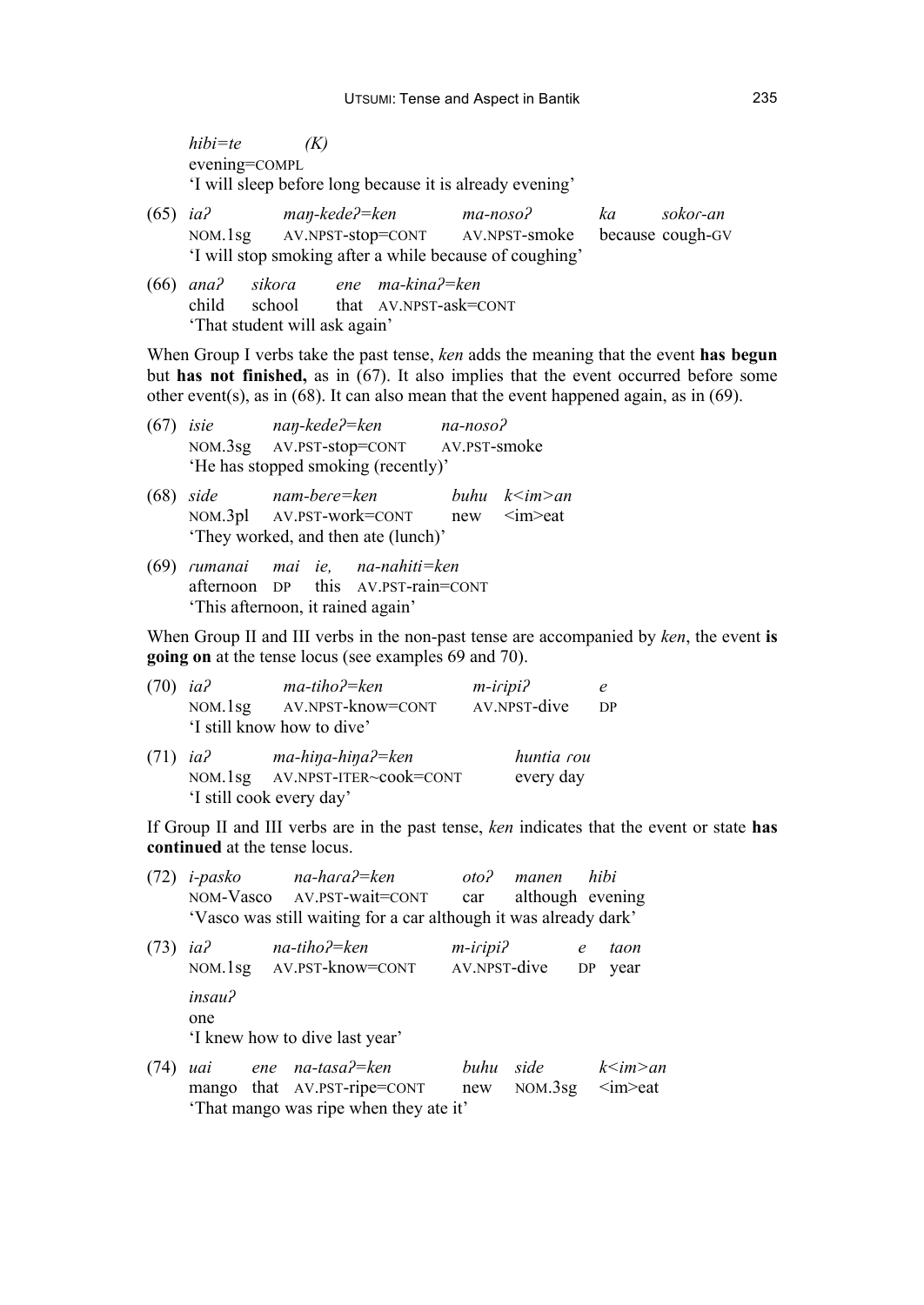# 4.5. Aspectual particles and types of verbs

The following table 2 summarizes the meanings of aspectual particles when they attach to various types of verbs.

| <b>Verbs</b> |                                               | only verbs                                                     | with te                                                           | with ken                                                                    |
|--------------|-----------------------------------------------|----------------------------------------------------------------|-------------------------------------------------------------------|-----------------------------------------------------------------------------|
| Group<br>1   | non-past                                      | future action                                                  | highly<br>probable<br>future action                               | action will occur in a<br>while, action will occur<br>before another action |
|              | past                                          | action,<br>ongoing<br>past action                              | the<br>action<br>has<br>occurred, the action<br>is still going on | action<br>has<br>begun,<br>action has not finished                          |
| Group<br>Н   | future<br>event.<br>non-past<br>ongoing event |                                                                | the event has begun                                               | the event still continues                                                   |
|              | past                                          | past event                                                     | the<br>has<br>event<br>still<br>started<br>and<br>continues       | the<br>continues<br>event<br>until the tense locus                          |
| Group<br>Ш   | non-past                                      | iterative event, or<br>ability in future,<br>present, and past | the event has begun                                               | the event still continues                                                   |
|              | past                                          | limited event                                                  | the<br>has<br>event<br>still<br>started<br>and<br>continues       | the<br>continues<br>event<br>until the tense locus                          |

## **Table 2. Summary of aspectual particles and verb types**

## **5. Summary**

The system of tense and aspect in the Bantik language is complex. Morphologically, the non-past and past tenses are distinguished for verbs. The lexical aspect of each verb affects the interpretation of each tense.

The starting point of the event is crucial for Group I verbs. The non-past tense is selected before the starting point, and the past tense is required once the event has started. This group includes instantaneous verbs and some of the activity verbs (activity verbs I).

In contrast, the end point is crucial for Group II verbs. The non-past tense is selected for future events as well as present events. The past tense is used for events already completed. Group II includes stative verbs, accomplishment verbs, and some of the activity verbs (activity verbs II). At present, the factor that distinguishes the two groups of activity verbs is not known.

Group III verbs, in general, take the non-past tense. Only a limited event (limited time of occurrence, has limited object, etc.) in the past is expressed by the past tense form.

The aspectual particles *te* and *ken* also play an important role in expressing the aspect of each verb in a sentence.

More research, especially on the tense usage in the text, is needed on the verbs of the Bantik language.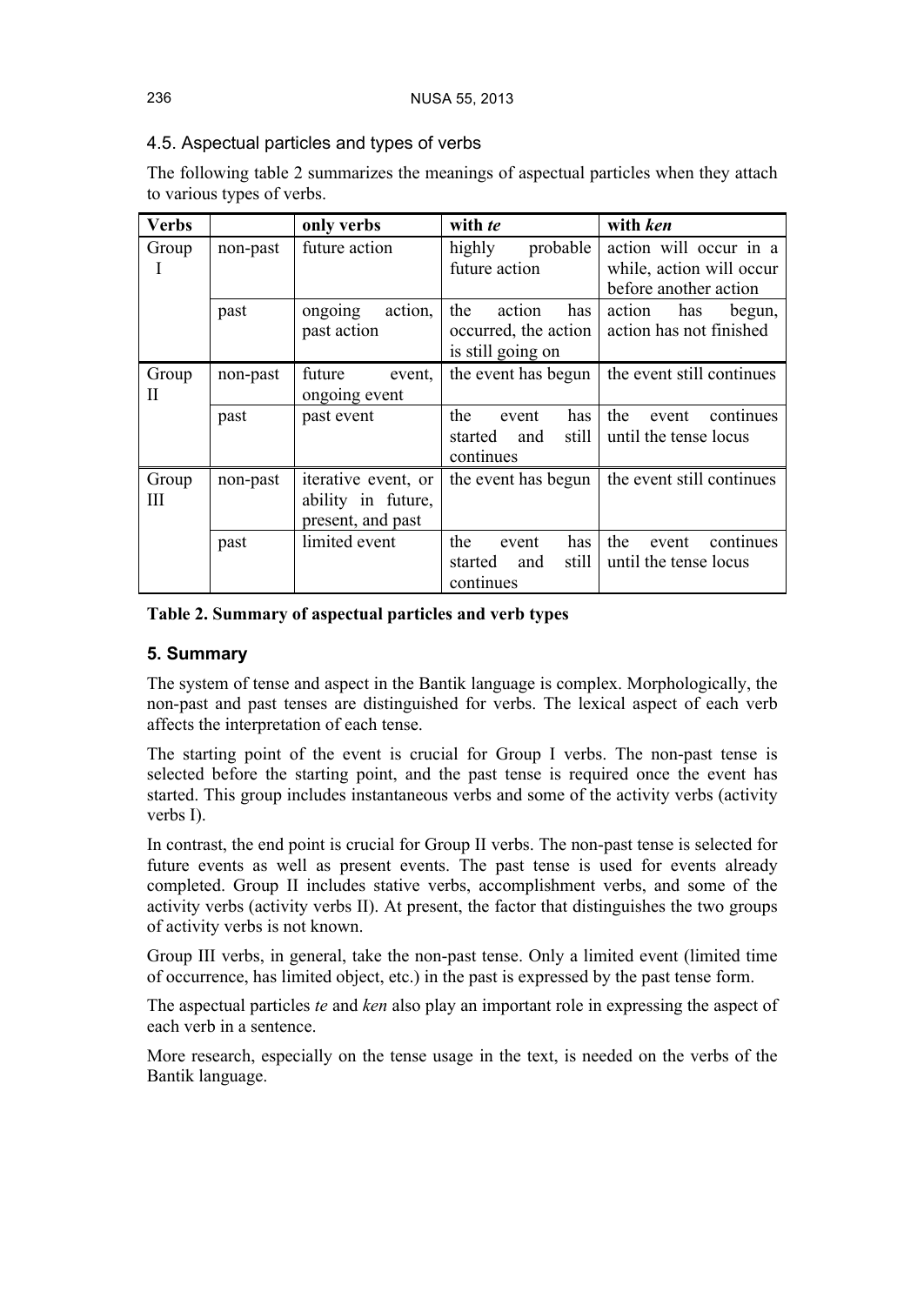#### **Abbreviations and other conventions**

| 1sg<br>2sg<br>3pl<br><b>ADJVZ</b> | First person singular<br>Second person singular<br>Third person plural<br>Adjectivizing prefix ma-                             | 1plEXC<br>3sg<br><b>ABL</b><br><b>APL</b> | First person plural<br>Third person singular<br>Abilitative prefix ka-<br>Prefix pa- which derives an                                                                                    |
|-----------------------------------|--------------------------------------------------------------------------------------------------------------------------------|-------------------------------------------|------------------------------------------------------------------------------------------------------------------------------------------------------------------------------------------|
|                                   |                                                                                                                                |                                           | applicative verb                                                                                                                                                                         |
| AV                                | <b>Active Voice</b>                                                                                                            | CAUS                                      | Causative prefix paki- or ki-                                                                                                                                                            |
| <b>COMPL</b>                      | Clitic te, which denotes<br>completive aspect                                                                                  | <b>CONT</b>                               | Clitic ken, which denotes<br>continuative aspect                                                                                                                                         |
| DP                                | Discourse particle                                                                                                             | GEN-                                      | Noun marker for genitive NPs                                                                                                                                                             |
| GV                                | Suffix -AN, which indicates<br>Goal Voice                                                                                      | <b>HAB</b>                                | Partial reduplication expressing<br>habitual aspect                                                                                                                                      |
| IMP                               | Suffix $-ai$ which derives an<br>imperative form                                                                               | <b>ITER</b>                               | Partial reduplication expressing<br>iterative aspect                                                                                                                                     |
| KА                                | Derivational prefix ka- which<br>attaches to numerals to add the<br>meaning of 'times', such as<br>ka-dua (KA-two) 'two times' | LK                                        | Linker, Genitive marker,<br>Complementizer                                                                                                                                               |
| LOC                               | Locative marker                                                                                                                | <b>NE</b>                                 | Enclitic which occur in<br>combination with nominalizing<br>prefix ka-                                                                                                                   |
| <b>NOM</b>                        | Noun marker for subject NPs<br>(for singular human)                                                                            | NOMZ                                      | Nominalizing prefix ka-                                                                                                                                                                  |
| <b>NPST</b>                       | The non-past tense                                                                                                             | <b>NVOL</b>                               | Nonvolitional derivational<br>prefix $i$ -                                                                                                                                               |
| <b>OBJ</b>                        | Noun marker for object NPs (for<br>singular human)                                                                             | <b>PLAC</b>                               | Reduplication of the first<br>consonant of the base, followed<br>by /a/, which derives a<br>pluractional verb, and takes an<br>$NP$ or $NPs$ which denote(s)<br>plural actors as subject |
| <b>PRO</b>                        | Pronoun for third person<br>singular (both human and<br>non-human)                                                             | <b>PST</b>                                | The past tense                                                                                                                                                                           |
| SU                                | Noun marker for object NPs (for<br>plural human and non-human)                                                                 | UV.PST                                    | The prefix <i>ni</i> - the past tense<br>marker for Undergoer Voices                                                                                                                     |
| <b>VLT</b>                        | Prefix tinka-which derives a<br>volitional verb                                                                                |                                           |                                                                                                                                                                                          |

## Sources of examples

- (K) From *Kasimbahaʔ* 'Story of the man who married an angel'
- (KB) From *Biou ni-kapuna bo i-bagau* 'Story of a dog and a heron'
- (KU) From *Biou ni-kohasaʔ bo i-uɾeʔ* 'Story of an Iguana and Snake'
- (TB) From *Biou ni-timpunu bo i-boheŋ* 'Story of a Turtle and a Monkey'
- (TBR) From *Tumpeɾe m-ako nu banua ɾ amoʔ* 'Story of the frog who went to a big town'